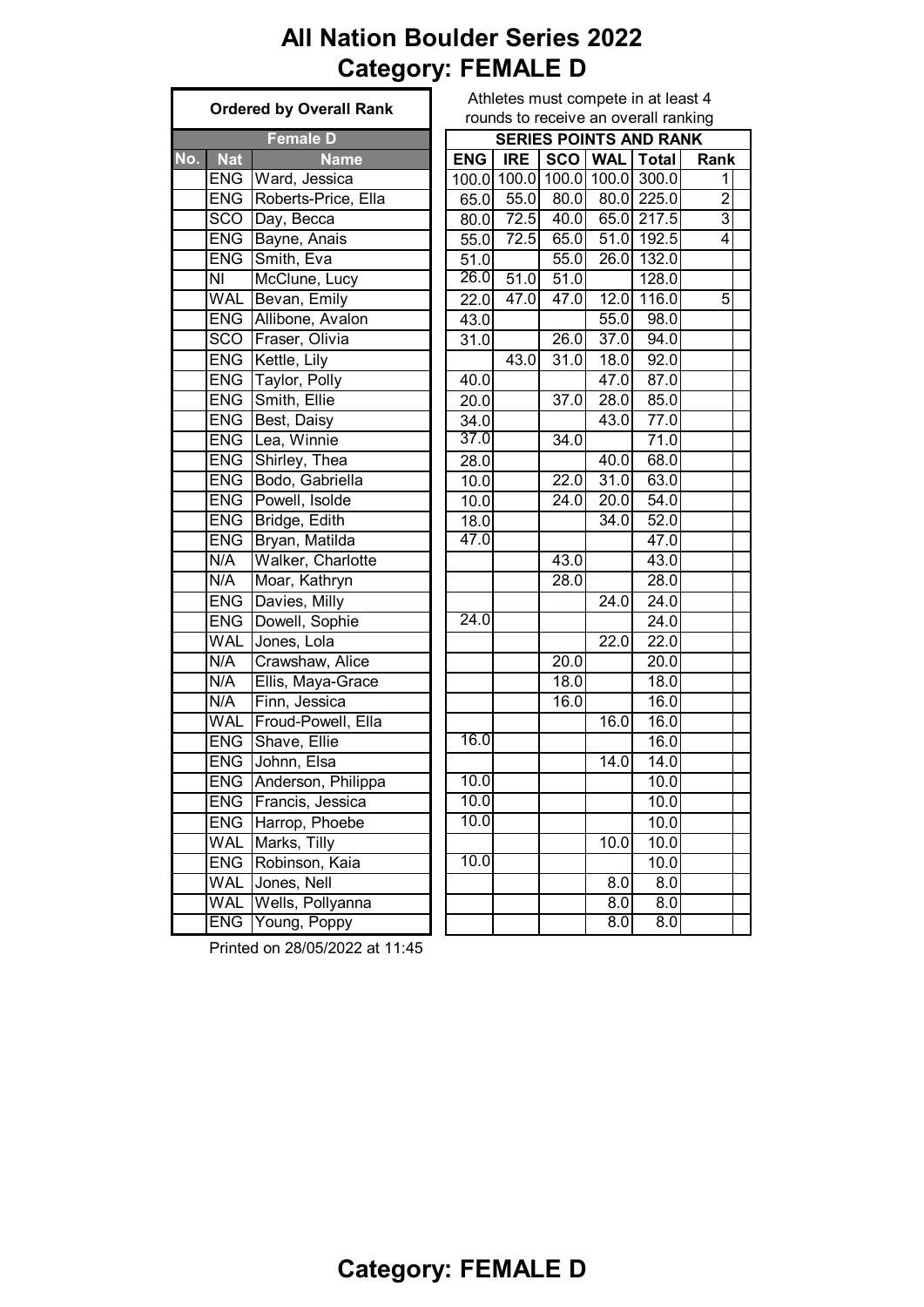#### **All Nation Boulder Series 2022 Category: MALE D**

|     |            | <b>Ordered by Overall Rank</b> | Athletes must compete in at least 4 |            |            |       |            |                                      |                |  |
|-----|------------|--------------------------------|-------------------------------------|------------|------------|-------|------------|--------------------------------------|----------------|--|
|     |            |                                |                                     |            |            |       |            | rounds to receive an overall ranking |                |  |
|     |            | <b>Male D</b>                  |                                     |            |            |       |            | <b>SERIES POINTS AND RANK</b>        |                |  |
| No. | <b>Nat</b> | <b>Name</b>                    |                                     | <b>ENG</b> | <b>IRE</b> |       | SCO   WAL  | <b>Total</b>                         | Rank           |  |
|     | <b>ENG</b> | Goodwin, Jacob                 |                                     | 100.0      |            |       | 43.0 100.0 | 243.0                                |                |  |
|     | <b>ENG</b> | Watson, Alexander              |                                     | 65.0       | 100.0      |       |            | 37.0 65.0 230.0                      | $\mathbf{1}$   |  |
|     | <b>ENG</b> | Rae, Oliver                    |                                     | 80.0       | 80.0       | 65.0  |            | 55.0 225.0                           | $\overline{2}$ |  |
|     | <b>ENG</b> | Ogden, Arthur                  |                                     | 51.0       | 65.0       | 100.0 |            | 51.0 216.0                           | $\overline{3}$ |  |
|     | <b>ENG</b> | Chalker, Dylan                 |                                     | 37.0       |            | 80.0  |            | 40.0 157.0                           |                |  |
|     | <b>ENG</b> | Howells, Joey                  |                                     | 16.0       | 55.0       | 51.0  |            | $37.0$ 143.0                         | 4              |  |
|     | <b>ENG</b> | Norton, George                 |                                     | 55.0       |            |       | 80.0       | 135.0                                |                |  |
|     | NI         | Shine, Caleb                   |                                     | 28.0       | 40.0       | 55.0  |            | 123.0                                |                |  |
|     | <b>WAL</b> | Llewelyn Roberts, Owen         |                                     | 43.0       |            | 29.5  | 43.0       | 115.5                                |                |  |
|     | <b>ENG</b> | Haynes, Henry                  |                                     | 34.0       |            |       | 47.0       | 81.0                                 |                |  |
|     | N/A        | Bouwknegt, Paul                |                                     |            | 47.0       | 29.5  |            | 76.5                                 |                |  |
|     | <b>ENG</b> | Mee, Hamish                    |                                     | 40.0       |            |       | 34.0       | 74.0                                 |                |  |
|     | <b>ENG</b> | Chan, Jacob                    |                                     | 14.0       |            | 26.0  | 31.0       | 71.0                                 |                |  |
|     | <b>ENG</b> | Harkin, Adam                   |                                     | 6.0        | 31.0       | 21.0  | 10.0       | 62.0                                 | 5              |  |
|     | <b>ENG</b> | Kendrick, George               |                                     | 18.0       |            | 40.0  |            | 58.0                                 |                |  |
|     | <b>ENG</b> | Duncan, William                |                                     | 31.0       |            | 24.0  |            | 55.0                                 |                |  |
|     | <b>ENG</b> | Wills, Bodhi                   |                                     | 24.0       |            |       | 28.0       | 52.0                                 |                |  |
|     | N/A        | Pierce, Conor                  |                                     |            | 51.0       |       |            | 51.0                                 |                |  |
|     | <b>ENG</b> | Dunningham Ward, Dougal        |                                     | 47.0       |            |       |            | 47.0                                 |                |  |
|     | N/A        | Tresidder, Aaron               |                                     |            |            | 47.0  |            | 47.0                                 |                |  |
|     | <b>ENG</b> | Lynch, Marley                  |                                     | 20.0       |            |       | 26.0       | 46.0                                 |                |  |
|     | N/A        | O'Connor, Calum                |                                     |            | 43.0       |       |            | 43.0                                 |                |  |
|     | <b>ENG</b> | Jones, Elias                   |                                     | 26.0       |            |       | 14.0       | 40.0                                 |                |  |
|     | N/A        | Mayer, Samuel                  |                                     |            | 37.0       |       |            | 37.0                                 |                |  |
|     | N/A        | Mills, Oscar                   |                                     |            |            | 34.0  |            | 34.0                                 |                |  |
|     | N/A        | Rooney, Conor                  |                                     |            | 34.0       |       |            | 34.0                                 |                |  |
|     | <b>ENG</b> | Livermore, Benjamin            |                                     | 9.0        |            |       | 22.0       | 31.0                                 |                |  |
|     | <b>ENG</b> | Phillips, Seb                  |                                     | 10.0       |            | 21.0  |            | 31.0                                 |                |  |
|     | <b>IRL</b> | Rafferty, Robert               |                                     |            | 28.0       |       |            | 28.0                                 |                |  |
|     | N/A        | Rivera, Finn                   |                                     |            | 26.0       |       |            | 26.0                                 |                |  |
|     | <b>ENG</b> | Rowe, Reuben                   |                                     |            |            |       | 24.0       | 24.0                                 |                |  |
|     | <b>ENG</b> | Jenkins, Thomas                |                                     | 22.0       |            |       |            | 22.0                                 |                |  |
|     | <b>WAL</b> | Burrows, Ellis                 |                                     |            |            |       | 20.0       | 20.0                                 |                |  |
|     | N/A        | Ruiz, Lucas Diver              |                                     |            |            | 18.0  |            | 18.0                                 |                |  |
|     | <b>ENG</b> | Skelton, Toby                  |                                     | 6.0        |            |       | 12.0       | 18.0                                 |                |  |
|     | WAL        | Jones, André                   |                                     |            |            |       | 17.0       | 17.0                                 |                |  |
|     | <b>ENG</b> | Kirwan, Hannes                 |                                     |            |            |       | 17.0       | 17.0                                 |                |  |
|     | <b>ENG</b> | Saunderson, Jacob              |                                     | 12.0       |            |       |            | 12.0                                 |                |  |
|     | <b>ENG</b> | Gair, Maximilian               |                                     |            |            |       | 9.0        | 9.0                                  |                |  |
|     | <b>ENG</b> | Jones, Charlie                 |                                     | 8.0        |            |       |            | 8.0                                  |                |  |
|     | <b>ENG</b> | May, Teodor                    |                                     |            |            |       | 8.0        | 8.0                                  |                |  |
|     | <b>ENG</b> | Hong, Zeyi Isaac               |                                     | 6.0        |            |       |            | 6.0                                  |                |  |
|     |            |                                |                                     |            |            |       |            |                                      |                |  |

| <b>Category: MALE D</b> |  |
|-------------------------|--|
|                         |  |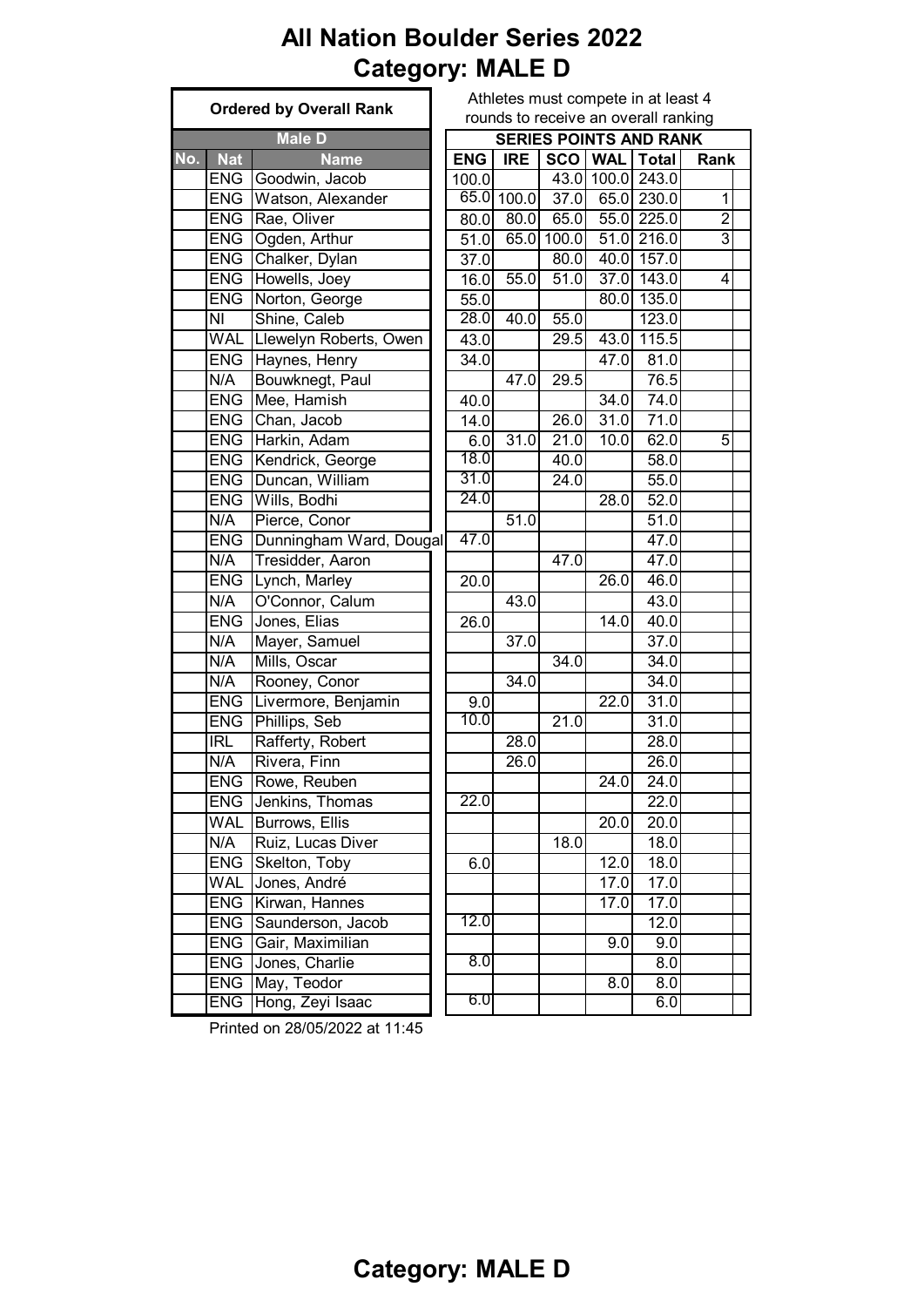# **All Nation Boulder Series 2022 Category: FEMALE C**

|     |                             | <b>Ordered by Overall Rank</b>  | Athletes must compete in at least 4<br>rounds to receive an overall ranking |                   |                   |                   |                               |                |  |  |
|-----|-----------------------------|---------------------------------|-----------------------------------------------------------------------------|-------------------|-------------------|-------------------|-------------------------------|----------------|--|--|
|     |                             |                                 |                                                                             |                   |                   |                   |                               |                |  |  |
|     |                             | Female C                        |                                                                             |                   |                   |                   | <b>SERIES POINTS AND RANK</b> |                |  |  |
| No. | <b>Nat</b>                  | <b>Name</b>                     | <b>ENG</b>                                                                  | <b>IRE</b>        |                   |                   | SCO   WAL   Total             | Rank           |  |  |
|     | <b>ENG</b>                  | Rinaldi, Isabella               | 43.0                                                                        |                   | 65.0 100.0        |                   | 80.0 245.0                    | 1              |  |  |
|     | <b>ENG</b>                  | Lilley, Imogen                  | 100.0                                                                       |                   | 80.0              |                   | 65.0 245.0                    |                |  |  |
|     | <b>ENG</b>                  | Fletcher, Kaitlynn              | 80.0                                                                        |                   |                   |                   | 55.0 100.0 235.0              |                |  |  |
|     | <b>ENG</b>                  | Nuttall, Florence               |                                                                             | 65.0 100.0        |                   |                   | 51.0 216.0                    |                |  |  |
|     | <b>SCO</b>                  | Moss, Lily                      | 47.0                                                                        | 80.0              | 65.0              |                   | 55.0 200.0                    | $\overline{2}$ |  |  |
|     | <b>ENG</b>                  | Chan, Emily                     | 51.0                                                                        |                   | 51.0              |                   | 47.0 149.0                    |                |  |  |
|     | <b>WAL</b>                  | Darley, Charlotte               | 55.0                                                                        |                   | 47.0              |                   | 37.0 139.0                    |                |  |  |
|     | <b>ENG</b>                  | Frost-Mullen, Martha            | 34.0                                                                        |                   | 43.0              |                   | 43.0 120.0                    |                |  |  |
|     | <b>WAL</b>                  | Morton, Sophie                  | 40.0                                                                        | 47.0              | 9.0               |                   | $\overline{22.0}$ 109.0       | 3              |  |  |
|     | N/A                         | Scott, Olivia                   |                                                                             | $\overline{51.0}$ | 31.0              | 20.0              | 102.0                         |                |  |  |
|     | <b>ENG</b>                  | White, Annabelle                | 24.0                                                                        | 34.0              | 40.0              | 18.0              | 98.0                          | 4              |  |  |
|     | <b>ENG</b>                  | Bayne, Lilyanna                 | 5.5                                                                         | 55.0              | 21.0              | 9.0               | 85.0                          | $\overline{5}$ |  |  |
|     | <b>ENG</b>                  | Glover-Webb, Rose               | 8.0                                                                         | 40.0              | 28.0              | 12.0              | 80.0                          | $\overline{6}$ |  |  |
|     | IRL                         | Jonsdottir, Ilmur               | 9.0                                                                         | 43.0              | 21.0              | 14.0              | 78.0                          | 7              |  |  |
|     | SCO                         | McMeekin, Brooke                | 21.0                                                                        |                   | 25.0              | 24.0              | 70.0                          |                |  |  |
|     | SCO                         | Crawshaw, Kirsty                | 18.0                                                                        |                   | 34.0              | 16.0              | 68.0                          |                |  |  |
|     | <b>ENG</b>                  | Wednesday Wills, Seren          | 28.0                                                                        |                   |                   | 40.0              | 68.0                          |                |  |  |
|     | <b>ENG</b>                  | Carrington, Millie              | 21.0                                                                        |                   | 37.0              | 0.5               | 58.5                          |                |  |  |
|     |                             | <b>ENG</b> Shaw, Brooke         | 26.0                                                                        |                   |                   | 28.0              | 54.0                          |                |  |  |
|     | <b>ENG</b>                  | Tassell, Georgia                | 14.0                                                                        |                   |                   | 34.0              | 48.0                          |                |  |  |
|     |                             | Van Schie, Liv                  | 37.0                                                                        |                   |                   |                   |                               |                |  |  |
|     | <b>ENG</b>                  |                                 |                                                                             |                   |                   | 7.0               | 44.0                          |                |  |  |
|     | <b>ENG</b>                  | Hunt, Emmi                      | 10.0                                                                        |                   | 25.0              | 8.0               | 43.0                          |                |  |  |
|     | N/A                         | Conroy, Lilou                   | 3.0                                                                         | 37.0              |                   |                   | 40.0                          |                |  |  |
|     | <b>ENG</b>                  | Willcox, Charlotte              | 12.0                                                                        |                   |                   | 26.0              | 38.0                          |                |  |  |
|     | <b>ENG</b>                  | Barraclough, Rhea               |                                                                             |                   |                   | 31.0              | 31.0                          |                |  |  |
|     | IRL                         | Rafferty, Jennifer              |                                                                             | 31.0              |                   |                   | 31.0                          |                |  |  |
|     | <b>ENG</b>                  | Ryder, Bella                    | 31.0                                                                        |                   |                   |                   | 31.0                          |                |  |  |
|     | N/A                         | Mayer, Johanna                  |                                                                             | 28.0              |                   |                   | 28.0                          |                |  |  |
|     | N/A                         | McDonald, Niamh                 |                                                                             | 26.0              |                   |                   | 26.0                          |                |  |  |
|     | <b>ENG</b>                  | Powell, Corinne                 | 0.0                                                                         |                   | 16.0              | 6.0               | 22.0                          |                |  |  |
|     |                             | ENG Chafey, Pearl               | 7.0                                                                         |                   | 14.0              |                   | 21.0                          |                |  |  |
|     |                             | <b>ENG Strugnell, Charlotte</b> | 0.0                                                                         |                   | 18.0              |                   | 18.0                          |                |  |  |
|     | <b>ENG</b>                  | Duggan, Lily                    | 4.0                                                                         |                   | $\overline{12.0}$ |                   | 16.0                          |                |  |  |
|     | <b>ENG</b>                  | Hewson, Maggie                  | 16.0                                                                        |                   |                   |                   | 16.0                          |                |  |  |
|     | <b>ENG</b>                  | Brown, Shona                    | 2.0                                                                         |                   |                   | $\overline{10.0}$ | 12.0                          |                |  |  |
|     | <b>ENG</b>                  | Egginton, Hannah                | 0.0                                                                         |                   | 10.0              |                   | 10.0                          |                |  |  |
|     | N/A                         | Watson, Caitlyn                 |                                                                             |                   | 8.0               |                   | 8.0                           |                |  |  |
|     | N/A                         | Cheyne, Isla                    |                                                                             |                   | 7.0               |                   | 7.0                           |                |  |  |
|     | N/A                         | Tolland, Ruby                   |                                                                             |                   | 6.0               |                   | 6.0                           |                |  |  |
|     | <b>ENG</b>                  | Soroczyk, Freya                 | 5.5                                                                         |                   |                   |                   | 5.5                           |                |  |  |
|     | <b>ENG</b>                  | Doust, Aiya                     |                                                                             |                   |                   | 5.0               | 5.0                           |                |  |  |
|     | N/A                         | Flockton, Brogan                |                                                                             |                   | 5.0               |                   | 5.0                           |                |  |  |
|     | <b>WAL</b>                  | Roberts, Tilly                  |                                                                             |                   |                   | 4.0               | 4.0                           |                |  |  |
|     | N/A                         | Day, Erin                       |                                                                             |                   | 3.5               |                   | $\overline{3.5}$              |                |  |  |
|     | N/A                         | Obreja, Ana                     |                                                                             |                   | 3.5               |                   | $\overline{3.5}$              |                |  |  |
|     | <b>ENG</b><br>Maclean, Edie |                                 |                                                                             |                   |                   | 3.0               | 3.0                           |                |  |  |
|     | <b>WAL</b>                  | Primhak, Rosa                   |                                                                             |                   |                   | 2.0               | $\overline{2.0}$              |                |  |  |
|     | <b>ENG</b>                  | Colombus, Kaila                 | 1.0                                                                         |                   |                   |                   | 1.0                           |                |  |  |
|     | <b>WAL</b>                  | Gomm Weekes, Aurelia            |                                                                             |                   |                   | 0.5               | 0.5                           |                |  |  |
|     | <b>ENG</b>                  | Atkinson, Bridget               | $\overline{0.0}$                                                            |                   |                   |                   | 0.0                           |                |  |  |
|     | <b>ENG</b>                  | Berezai, Cesca                  | 0.0                                                                         |                   |                   |                   | 0.0                           |                |  |  |
|     |                             |                                 | 0.0                                                                         |                   |                   |                   |                               |                |  |  |
|     | <b>ENG</b>                  | Chapman, Maia                   |                                                                             |                   |                   |                   | 0.0                           |                |  |  |

| rounds to receive an overall ranking<br><b>SERIES POINTS AND RANK</b> |                    |                   |                    |                  |           |  |  |  |  |  |  |
|-----------------------------------------------------------------------|--------------------|-------------------|--------------------|------------------|-----------|--|--|--|--|--|--|
|                                                                       |                    | <b>SCO</b>        |                    | <b>Total</b>     |           |  |  |  |  |  |  |
| <b>ENG</b><br>43.0                                                    | <b>IRE</b><br>65.0 | 100.0             | <b>WAL</b><br>80.0 | 245.0            | Rank<br>1 |  |  |  |  |  |  |
| 100.0                                                                 |                    | 80.0              | 65.0               | 245.0            |           |  |  |  |  |  |  |
|                                                                       |                    | 55.0              | 100.0              | 235.0            |           |  |  |  |  |  |  |
| 80.0<br>65.0                                                          | 100.0              |                   | 51.0               | 216.0            |           |  |  |  |  |  |  |
| 47.0                                                                  | 80.0               | 65.0              | 55.0               | 200.0            | 2         |  |  |  |  |  |  |
| 51.0                                                                  |                    | 51.0              | 47.0               | 149.0            |           |  |  |  |  |  |  |
| 55.0                                                                  |                    | $\overline{47.0}$ | 37.0               | 139.0            |           |  |  |  |  |  |  |
| 34.0                                                                  |                    | 43.0              | 43.0               | 120.0            |           |  |  |  |  |  |  |
| 40.0                                                                  | 47.0               | 9.0               | 22.0               | 109.0            | 3         |  |  |  |  |  |  |
|                                                                       | $\overline{51}$ .0 | 31.0              | 20.0               | 102.0            |           |  |  |  |  |  |  |
| 24.0                                                                  | 34.0               | 40.0              | 18.0               | 98.0             | 4         |  |  |  |  |  |  |
| 5.5                                                                   | 55.0               | 21.0              | 9.0                | 85.0             | 5         |  |  |  |  |  |  |
| 8.0                                                                   | $\overline{40.0}$  | $\overline{28.0}$ | 12.0               | 80.0             | 6         |  |  |  |  |  |  |
| 9.0                                                                   | 43.0               | 21.0              | $\overline{14.0}$  | 78.0             | 7         |  |  |  |  |  |  |
| 21.0                                                                  |                    | 25.0              | $\overline{2}4.0$  | 70.0             |           |  |  |  |  |  |  |
| 18.0                                                                  |                    | 34.0              | 16.0               | 68.0             |           |  |  |  |  |  |  |
| 28.0                                                                  |                    |                   | $\overline{40.0}$  | 68.0             |           |  |  |  |  |  |  |
| 21.0                                                                  |                    |                   |                    |                  |           |  |  |  |  |  |  |
| 26.0                                                                  |                    | 37.0              | 0.5<br>28.0        | 58.5<br>54.0     |           |  |  |  |  |  |  |
| 14.0                                                                  |                    |                   |                    |                  |           |  |  |  |  |  |  |
| 37.0                                                                  |                    |                   | 34.0               | 48.0             |           |  |  |  |  |  |  |
|                                                                       |                    |                   | 7.0                | 44.0             |           |  |  |  |  |  |  |
| 10.0                                                                  |                    | 25.0              | 8.0                | 43.0             |           |  |  |  |  |  |  |
| 3.0                                                                   | 37.0               |                   |                    | 40.0             |           |  |  |  |  |  |  |
| 12.0                                                                  |                    |                   | 26.0               | 38.0             |           |  |  |  |  |  |  |
|                                                                       |                    |                   | 31.0               | 31.0             |           |  |  |  |  |  |  |
|                                                                       | 31.0               |                   |                    | 31.0             |           |  |  |  |  |  |  |
| 31.0                                                                  |                    |                   |                    | 31.0             |           |  |  |  |  |  |  |
|                                                                       | 28.0               |                   |                    | 28.0             |           |  |  |  |  |  |  |
|                                                                       | 26.0               |                   |                    | 26.0             |           |  |  |  |  |  |  |
| 0.0                                                                   |                    | 16.0              | 6.0                | 22.0             |           |  |  |  |  |  |  |
| 7.0                                                                   |                    | 14.0              |                    | 21.0             |           |  |  |  |  |  |  |
| 0.0                                                                   |                    | 18.0              |                    | 18.0             |           |  |  |  |  |  |  |
| 4.0                                                                   |                    | 12.0              |                    | 16.0             |           |  |  |  |  |  |  |
| 16.0                                                                  |                    |                   |                    | 16.0             |           |  |  |  |  |  |  |
| 2.0                                                                   |                    |                   | 10.0               | 12.0             |           |  |  |  |  |  |  |
| 0.0                                                                   |                    | 10.0              |                    | 10.0             |           |  |  |  |  |  |  |
|                                                                       |                    | 8.0               |                    | 8.0              |           |  |  |  |  |  |  |
|                                                                       |                    | 7.0               |                    | $\overline{7}.0$ |           |  |  |  |  |  |  |
|                                                                       |                    | 6.0               |                    | 6.0              |           |  |  |  |  |  |  |
| 5.5                                                                   |                    |                   |                    | 5.5              |           |  |  |  |  |  |  |
|                                                                       |                    |                   | 5.0                | 5.0              |           |  |  |  |  |  |  |
|                                                                       |                    | 5.0               |                    | 5.0              |           |  |  |  |  |  |  |
|                                                                       |                    |                   | 4.0                | 4.0              |           |  |  |  |  |  |  |
|                                                                       |                    | 3.5               |                    | 3.5              |           |  |  |  |  |  |  |
|                                                                       |                    | $\overline{3.5}$  |                    | $\overline{3.5}$ |           |  |  |  |  |  |  |
|                                                                       |                    |                   | 3.0                | 3.0              |           |  |  |  |  |  |  |
|                                                                       |                    |                   | 2.0                | 2.0              |           |  |  |  |  |  |  |
| $\overline{1.0}$                                                      |                    |                   |                    | 1.0              |           |  |  |  |  |  |  |
|                                                                       |                    |                   | 0.5                | 0.5              |           |  |  |  |  |  |  |
| 0.0                                                                   |                    |                   |                    | 0.0              |           |  |  |  |  |  |  |

# **Category: FEMALE C**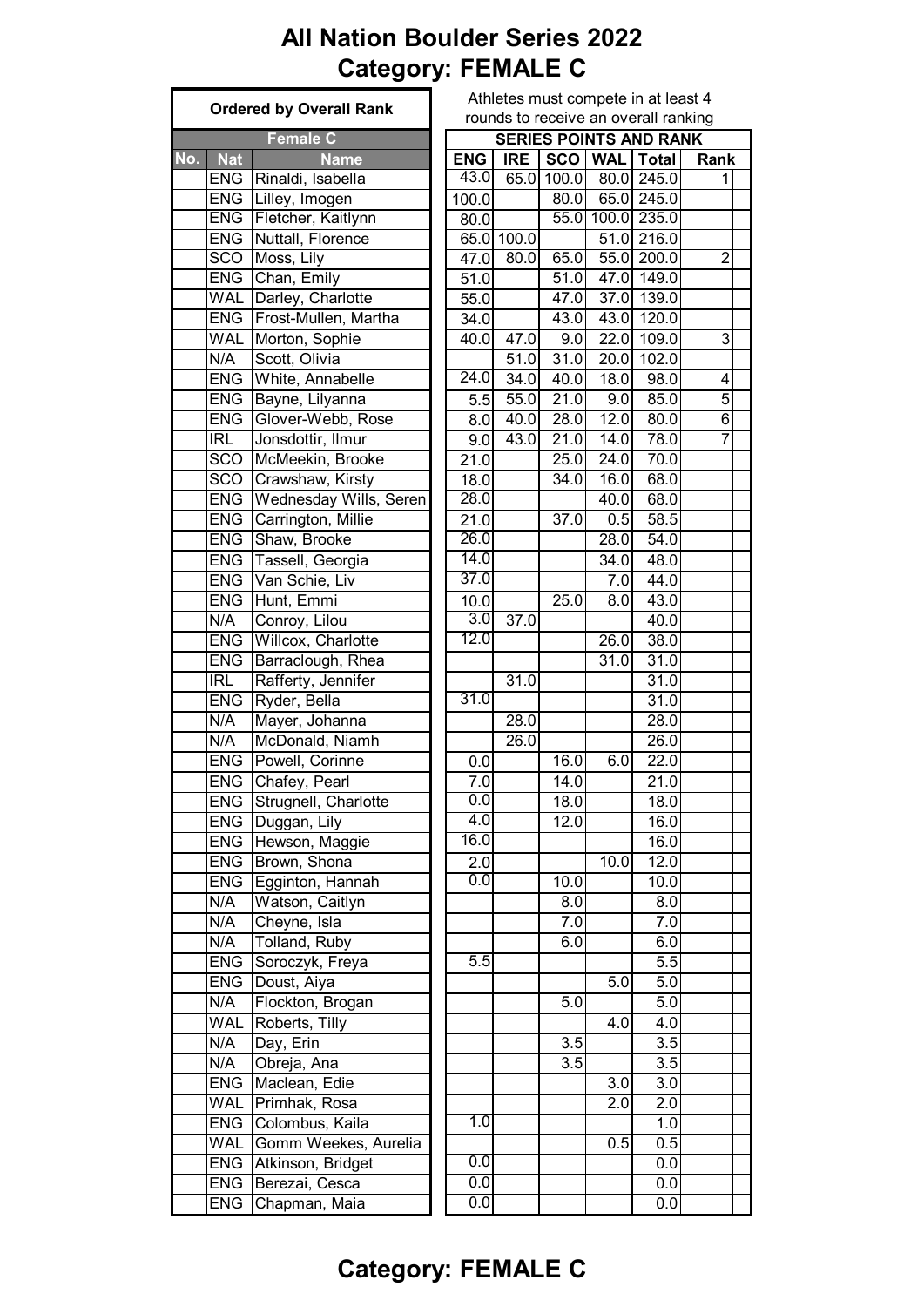# **All Nation Boulder Series 2022 Category: FEMALE C**

|     | <b>Ordered by Overall Rank</b> |                        |  |  |  |  |  |  |  |  |
|-----|--------------------------------|------------------------|--|--|--|--|--|--|--|--|
|     |                                | <b>Female C</b>        |  |  |  |  |  |  |  |  |
| No. | <b>Nat</b>                     | <b>Name</b>            |  |  |  |  |  |  |  |  |
|     |                                | ENG Coley, Freya       |  |  |  |  |  |  |  |  |
|     | <b>ENG</b>                     | Cowell, Thalia         |  |  |  |  |  |  |  |  |
|     | <b>ENG</b>                     | Dickinson, Evelynn     |  |  |  |  |  |  |  |  |
|     |                                | ENG   Dowell, Kaitlynn |  |  |  |  |  |  |  |  |
|     |                                | ENG Graham, Lillie     |  |  |  |  |  |  |  |  |
|     |                                | ENG Humphreys, Sophie  |  |  |  |  |  |  |  |  |
|     | <b>WAL</b>                     | Ireson, Rowan          |  |  |  |  |  |  |  |  |
|     | <b>ENG</b>                     | Jones, Niamh           |  |  |  |  |  |  |  |  |
|     |                                | ENG Soroczyk, Isla     |  |  |  |  |  |  |  |  |

Athletes must compete in at least 4 rounds to receive an overall ranking

|     |            | <b>Female C</b>              |            | <b>SERIES POINTS AND RANK</b> |            |  |  |                   |      |  |
|-----|------------|------------------------------|------------|-------------------------------|------------|--|--|-------------------|------|--|
| No. | <b>Nat</b> | <b>Name</b>                  | <b>ENG</b> |                               | <b>IRE</b> |  |  | SCO   WAL   Total | Rank |  |
|     | <b>ENG</b> | Coley, Freya                 | 0.0        |                               |            |  |  | 0.0               |      |  |
|     | <b>ENG</b> | Cowell, Thalia               | 0.0        |                               |            |  |  | 0.0               |      |  |
|     | <b>ENG</b> | Dickinson, Evelynn           | 0.0        |                               |            |  |  | 0.0               |      |  |
|     | <b>ENG</b> | Dowell, Kaitlynn             | 0.0        |                               |            |  |  | 0.0               |      |  |
|     |            | ENG Graham, Lillie           | 0.0        |                               |            |  |  | 0.0               |      |  |
|     |            | <b>ENG Humphreys, Sophie</b> | 0.0        |                               |            |  |  | 0.0               |      |  |
|     | <b>WAL</b> | Ireson, Rowan                | 0.0        |                               |            |  |  | 0.0               |      |  |
|     | <b>ENG</b> | Jones, Niamh                 | 0.0        |                               |            |  |  | 0.0               |      |  |
|     | <b>ENG</b> | Soroczyk, Isla               | 0.0        |                               |            |  |  | 0.0               |      |  |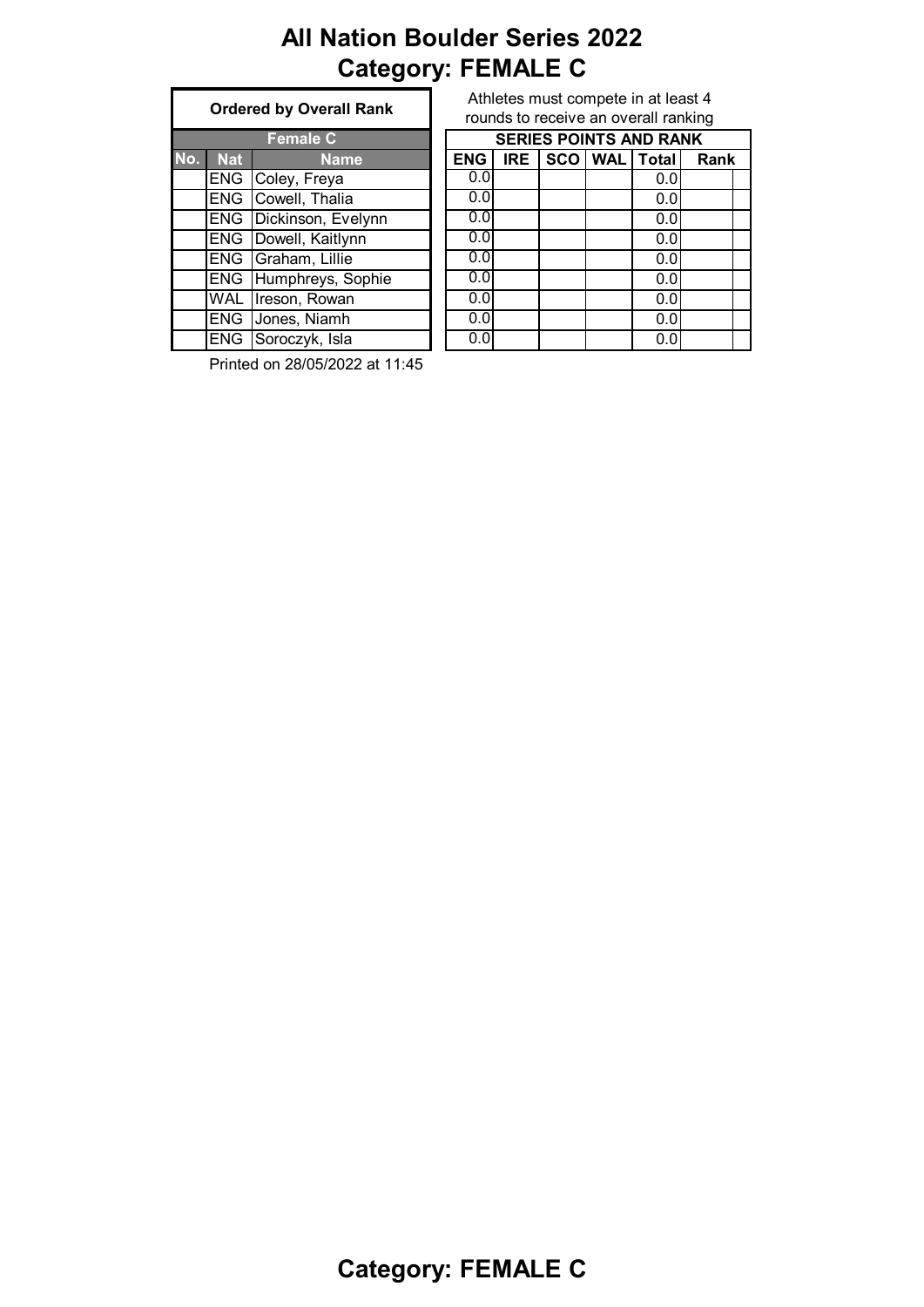# **All Nation Boulder Series 2022 Category: MALE C**

|     |                                | <b>Ordered by Overall Rank</b>      | Athletes must compete in at least 4<br>rounds to receive an overall ranking |            |                    |           |                               |      |  |  |  |
|-----|--------------------------------|-------------------------------------|-----------------------------------------------------------------------------|------------|--------------------|-----------|-------------------------------|------|--|--|--|
|     |                                |                                     |                                                                             |            |                    |           |                               |      |  |  |  |
|     |                                | <b>Male C</b>                       |                                                                             |            |                    |           | <b>SERIES POINTS AND RANK</b> |      |  |  |  |
| No. | <b>Nat</b><br><b>ENG</b>       | <b>Name</b><br>Seikham, Harveer     | <b>ENG</b>                                                                  | <b>IRE</b> | 80.0               | SCO   WAL | <b>Total</b><br>80.0 260.0    | Rank |  |  |  |
|     | SCO                            | Wardrop, Charles                    | 100.0<br>65.0                                                               |            |                    |           |                               |      |  |  |  |
|     | <b>ENG</b>                     |                                     |                                                                             |            | $\overline{1}00.0$ |           | 55.0 220.0                    |      |  |  |  |
|     | NI                             | Adams, Jack<br>Shine, Daniel        | 55.0                                                                        | 43.0 100.0 | 40.0               |           | 55.0 100.0 210.0<br>183.0     |      |  |  |  |
|     | ENG                            |                                     |                                                                             | 51.0       |                    |           | $\overline{51.0}$ 65.0 167.0  | 1    |  |  |  |
|     |                                | Bouwknegt, Tom<br>ENG Cawley, Louie | 51.0<br>47.0                                                                |            | 65.0               |           | 43.0 155.0                    |      |  |  |  |
|     | <b>SCO</b>                     | Goodall, Ruaridh                    | $40.\overline{0}$                                                           |            | 47.0               |           | 40.0 127.0                    |      |  |  |  |
|     | <b>ENG</b>                     | Hayward, Reuben                     |                                                                             | 47.0       |                    |           | 51.0 120.0                    |      |  |  |  |
|     | <b>ENG</b>                     | Sutton, Isaac                       | 22.0                                                                        |            | 37.0               |           | 34.0 105.0                    |      |  |  |  |
|     | <b>ENG</b>                     |                                     | 34.0                                                                        |            | $\overline{34.0}$  |           |                               |      |  |  |  |
|     |                                | Maxfield, Ethan                     | 31.0                                                                        |            |                    | 37.0      | 102.0                         |      |  |  |  |
|     | N/A                            | Buckley, Fionn                      | 80.0                                                                        | 80.0       |                    |           | 80.0                          |      |  |  |  |
|     | <b>ENG</b>                     | Heason, Dylan                       |                                                                             |            |                    |           | 80.0                          |      |  |  |  |
|     | <b>ENG</b>                     | Edgington, Sebastian                | 37.0<br>28.0                                                                |            |                    | 28.0      | 65.0                          |      |  |  |  |
|     | <b>ENG</b>                     | Hammond, Austin                     |                                                                             | 37.0       |                    |           | 65.0                          |      |  |  |  |
|     | <b>IRL</b>                     | Lenehan, Oscar                      |                                                                             | 65.0       |                    |           | 65.0                          |      |  |  |  |
|     | NI                             | Leonard, Alex                       | 5.0                                                                         | 43.0       | 9.5                |           | 57.5                          |      |  |  |  |
|     | <b>ENG</b>                     | Lee, Kieran                         | 12.0                                                                        |            | 43.0               |           | $\overline{5}5.0$             |      |  |  |  |
|     | N/A                            | Petros, Maty                        |                                                                             | 55.0       |                    |           | 55.0                          |      |  |  |  |
|     | <b>ENG</b>                     | Philipson, Oliver                   | 24.0                                                                        |            | $\overline{31.0}$  |           | 55.0                          |      |  |  |  |
|     | <b>ENG</b>                     | Neville, Finnley                    | 20.0                                                                        |            |                    | 31.0      | 51.0                          |      |  |  |  |
|     | <b>WAL</b>                     | Mcshane, Alexander                  |                                                                             |            |                    | 47.0      | 47.0                          |      |  |  |  |
|     | <b>WAL</b>                     | Skates, Oliver                      |                                                                             |            | 24.0               | 20.0      | 44.0                          |      |  |  |  |
|     | SCO                            | Barbieri, Danny                     | 14.0                                                                        |            | 28.0               |           | 42.0                          |      |  |  |  |
|     | <b>SCO</b>                     | Harvey-Jones, Miles                 | 0.0                                                                         |            | 26.0               | 16.0      | 42.0                          |      |  |  |  |
|     | ENG                            | Schinkel, Matthias                  | 16.0                                                                        |            |                    | 26.0      | 42.0                          |      |  |  |  |
|     | N/A                            | Duffy, Tadhg                        |                                                                             | 40.0       |                    |           | 40.0                          |      |  |  |  |
|     | <b>ENG</b>                     | Hifle, Zac                          | 18.0                                                                        |            |                    | 22.0      | 40.0                          |      |  |  |  |
|     | <b>ENG</b>                     | Foster, Alex                        | 6.0                                                                         |            | 22.0               |           | 28.0                          |      |  |  |  |
|     | <b>ENG</b>                     | Kennedy, Zacary                     | 26.0                                                                        |            |                    |           | 26.0                          |      |  |  |  |
|     | <b>WAL</b>                     | Thompson, Ben                       |                                                                             |            |                    | 24.0      | 24.0                          |      |  |  |  |
|     |                                | ENG Hooper, Gabriel                 | 7.0                                                                         |            | 16.0               |           | 23.0                          |      |  |  |  |
|     |                                | ENG Hudson, Leo                     | 9.0                                                                         |            |                    | 12.0      | $\overline{2}1.0$             |      |  |  |  |
|     | N/A                            | Wignall, Calum                      |                                                                             |            | 20.0               |           | 20.0                          |      |  |  |  |
|     | <b>WAL</b>                     | Boothman, Milo                      |                                                                             |            |                    | 18.0      | 18.0                          |      |  |  |  |
|     | N/A                            | Hardy, Tommy                        |                                                                             |            | 18.0               |           | 18.0                          |      |  |  |  |
|     | <b>ENG</b>                     | Richardson, Brody                   | 0.0                                                                         |            | 14.0               |           | 14.0                          |      |  |  |  |
|     | <b>WAL</b>                     | Stares, Tor                         |                                                                             |            |                    | 14.0      | 14.0                          |      |  |  |  |
|     | N/A                            | Scales, Samson                      |                                                                             |            | 12.0               |           | 12.0                          |      |  |  |  |
|     | <b>ENG</b>                     | Hong, Zac                           | 10.0                                                                        |            |                    |           | 10.0                          |      |  |  |  |
|     | <b>ENG</b>                     | Schofield, David                    |                                                                             |            |                    | 10.0      | 10.0                          |      |  |  |  |
|     | N/A                            | Mills, Edward                       |                                                                             |            | 9.5                |           | 9.5                           |      |  |  |  |
|     | <b>WAL</b>                     | Murphy, Peter                       |                                                                             |            |                    | 9.0       | 9.0                           |      |  |  |  |
|     | ENG                            | Bryan, Jack                         | 8.0                                                                         |            |                    |           | 8.0                           |      |  |  |  |
|     | <b>WAL</b>                     | Smith, Winston                      |                                                                             |            |                    | 8.0       | 8.0                           |      |  |  |  |
|     | <b>ENG</b>                     | Whitelock-Jones, Rueben             | 4.0                                                                         |            |                    |           | 4.0                           |      |  |  |  |
|     | <b>ENG</b><br>Langley, William |                                     | 3.0                                                                         |            |                    |           | 3.0                           |      |  |  |  |
|     | <b>ENG</b><br>Curry, Alfie     |                                     | 2.0                                                                         |            |                    |           | 2.0                           |      |  |  |  |
|     | <b>ENG</b>                     | <b>Black, Cornelius</b>             | 1.0                                                                         |            |                    |           | 1.0                           |      |  |  |  |
|     |                                | ENG Cormack, Sam                    | 0.0                                                                         |            |                    |           | 0.0                           |      |  |  |  |
|     |                                | ENG Eaton, Liam                     | 0.0                                                                         |            |                    |           | 0.0                           |      |  |  |  |
|     |                                | ENG Eyles, Charlie                  | 0.0                                                                         |            |                    |           | 0.0                           |      |  |  |  |

|    | , oran ramming<br><b>SERIES POINTS AND RANK</b> |            |            |                   |                   |                   |      |  |  |  |  |  |  |
|----|-------------------------------------------------|------------|------------|-------------------|-------------------|-------------------|------|--|--|--|--|--|--|
|    |                                                 | <b>ENG</b> | <b>IRE</b> | <b>SCO</b>        | <b>WAL</b>        | <b>Total</b>      | Rank |  |  |  |  |  |  |
|    |                                                 | 100.0      |            | 80.0              | 80.0              | 260.0             |      |  |  |  |  |  |  |
|    |                                                 | 65.0       |            | 100.0             | 55.0              | 220.0             |      |  |  |  |  |  |  |
|    |                                                 | 55.0       |            | $\overline{55.0}$ | 100.0             | 210.0             |      |  |  |  |  |  |  |
|    |                                                 | 43.0       | 100.0      | 40.0              |                   | 183.0             |      |  |  |  |  |  |  |
|    |                                                 | 51.0       | 51.0       | 51.0              | 65.0              | 167.0             | 1    |  |  |  |  |  |  |
|    |                                                 | 47.0       |            | 65.0              | 43.0              | 155.0             |      |  |  |  |  |  |  |
|    |                                                 | 40.0       |            | 47.0              | 40.0              | 127.0             |      |  |  |  |  |  |  |
|    |                                                 | 22.0       | 47.0       |                   | 51.0              | 120.0             |      |  |  |  |  |  |  |
|    |                                                 | 34.0       |            | 37.0              | 34.0              | 105.0             |      |  |  |  |  |  |  |
|    |                                                 | 31.0       |            | $\overline{3}4.0$ | 37.0              | 102.0             |      |  |  |  |  |  |  |
|    |                                                 |            | 80.0       |                   |                   | 80.0              |      |  |  |  |  |  |  |
|    |                                                 | 80.0       |            |                   |                   | 80.0              |      |  |  |  |  |  |  |
|    |                                                 | 37.0       |            |                   | 28.0              | 65.0              |      |  |  |  |  |  |  |
|    |                                                 | 28.0       | 37.0       |                   |                   | 65.0              |      |  |  |  |  |  |  |
|    |                                                 |            | 65.0       |                   |                   | 65.0              |      |  |  |  |  |  |  |
|    |                                                 | 5.0        | 43.0       | 9.5               |                   | 57.5              |      |  |  |  |  |  |  |
|    |                                                 | 12.0       |            | 43.0              |                   | 55.0              |      |  |  |  |  |  |  |
|    |                                                 |            | 55.0       |                   |                   | 55.0              |      |  |  |  |  |  |  |
|    |                                                 | 24.0       |            | 31.0              |                   | 55.0              |      |  |  |  |  |  |  |
|    |                                                 | 20.0       |            |                   | 31.0              | $\overline{51.0}$ |      |  |  |  |  |  |  |
|    |                                                 |            |            |                   | 47.0              | 47.0              |      |  |  |  |  |  |  |
|    |                                                 |            |            | 24.0              | 20.0              | 44.0              |      |  |  |  |  |  |  |
|    |                                                 | 14.0       |            | 28.0              |                   | 42.0              |      |  |  |  |  |  |  |
|    |                                                 | 0.0        |            | $\overline{26.0}$ | 16.0              | 42.0              |      |  |  |  |  |  |  |
|    |                                                 | 16.0       |            |                   | 26.0              | 42.0              |      |  |  |  |  |  |  |
|    |                                                 |            | 40.0       |                   |                   | $\overline{4}0.0$ |      |  |  |  |  |  |  |
|    |                                                 | 18.0       |            |                   | 22.0              | 40.0              |      |  |  |  |  |  |  |
|    |                                                 | 6.0        |            | 22.0              |                   | 28.0              |      |  |  |  |  |  |  |
|    |                                                 | 26.0       |            |                   |                   | 26.0              |      |  |  |  |  |  |  |
|    |                                                 |            |            |                   | $\overline{24.0}$ | 24.0              |      |  |  |  |  |  |  |
|    |                                                 | 7.0        |            | 16.0              |                   | 23.0              |      |  |  |  |  |  |  |
|    |                                                 | 9.0        |            |                   | 12.0              | 21.0              |      |  |  |  |  |  |  |
|    |                                                 |            |            | $\overline{20.0}$ |                   | 20.0              |      |  |  |  |  |  |  |
|    |                                                 |            |            |                   | 18.0              | 18.0              |      |  |  |  |  |  |  |
|    |                                                 |            |            | 18.0              |                   | 18.0              |      |  |  |  |  |  |  |
|    |                                                 | 0.0        |            | 14.0              |                   | 14.0              |      |  |  |  |  |  |  |
|    |                                                 |            |            |                   | $\overline{14.0}$ | 14.0              |      |  |  |  |  |  |  |
|    |                                                 |            |            | 12.0              |                   | 12.0              |      |  |  |  |  |  |  |
|    |                                                 | 10.0       |            |                   |                   | 10.0              |      |  |  |  |  |  |  |
|    |                                                 |            |            |                   | 10.0              | 10.0              |      |  |  |  |  |  |  |
|    |                                                 |            |            | 9.5               |                   | 9.5               |      |  |  |  |  |  |  |
|    |                                                 |            |            |                   | 9.0               | 9.0               |      |  |  |  |  |  |  |
|    |                                                 | 8.0        |            |                   |                   | 8.0               |      |  |  |  |  |  |  |
|    |                                                 |            |            |                   | 8.0               | 8.0               |      |  |  |  |  |  |  |
| эn |                                                 | 4.0        |            |                   |                   | 4.0               |      |  |  |  |  |  |  |
|    |                                                 | 3.0        |            |                   |                   | 3.0               |      |  |  |  |  |  |  |
|    |                                                 | 2.0        |            |                   |                   | 2.0               |      |  |  |  |  |  |  |
|    |                                                 | 1.0        |            |                   |                   | 1.0               |      |  |  |  |  |  |  |
|    |                                                 | 0.0        |            |                   |                   | 0.0               |      |  |  |  |  |  |  |
|    |                                                 | 0.0        |            |                   |                   | 0.0               |      |  |  |  |  |  |  |
|    |                                                 | 0.0        |            |                   |                   | 0.0               |      |  |  |  |  |  |  |
|    |                                                 |            |            |                   |                   |                   |      |  |  |  |  |  |  |

Printed on 28/05/2022 at 11:46

#### **Category: MALE C**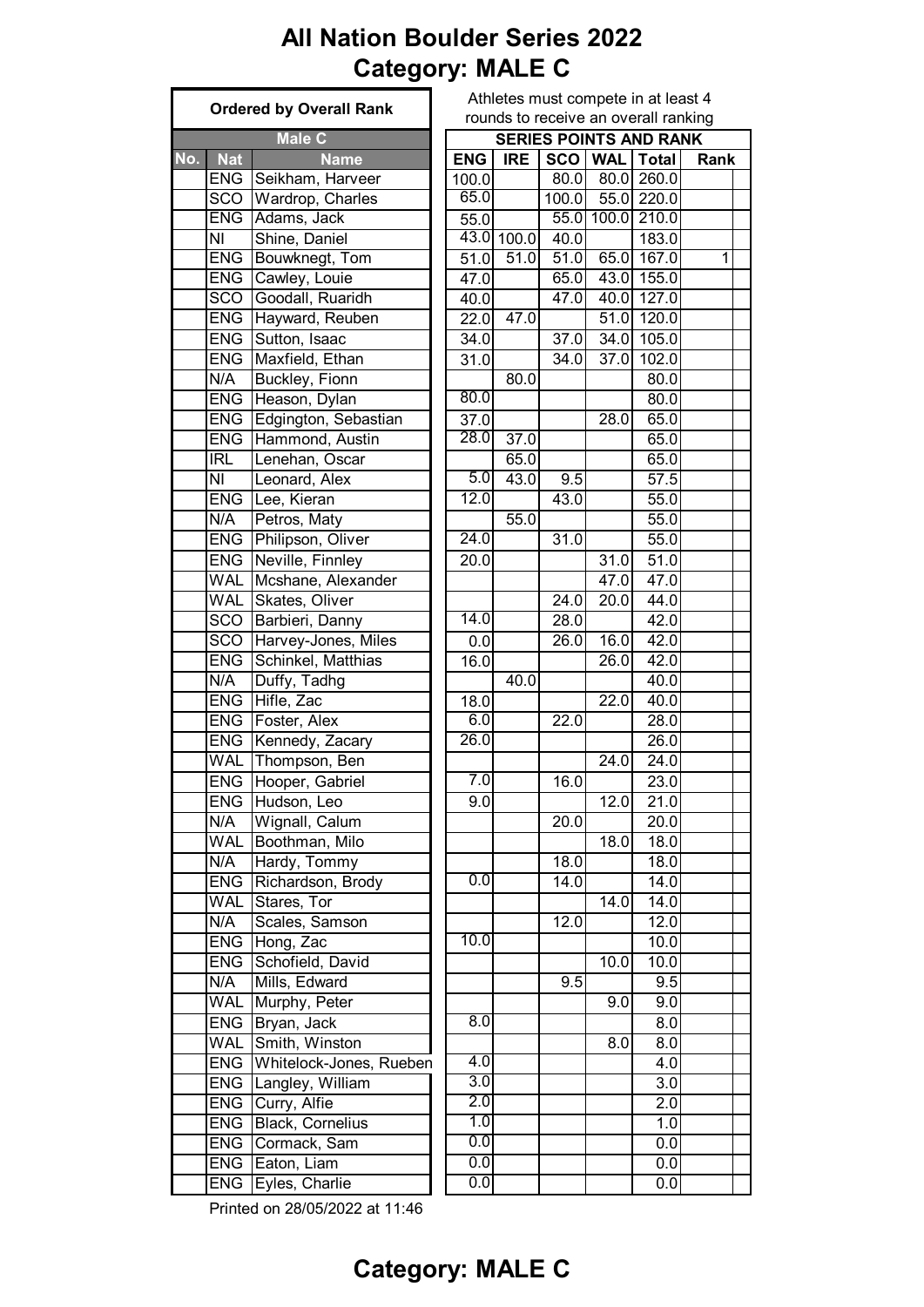#### **All Nation Boulder Series 2022 Category: FEMALE B**

|                   | <b>Ordered by Overall Rank</b> |                   |             |                   | Athletes must compete in at le<br>rounds to receive an overall ra |                      |
|-------------------|--------------------------------|-------------------|-------------|-------------------|-------------------------------------------------------------------|----------------------|
|                   | <b>Female B</b>                |                   |             |                   | <b>SERIES POINTS AND RA</b>                                       |                      |
| <b>Nat</b><br>No. | <b>Name</b>                    | <b>ENG</b>        | <b>IRE</b>  |                   | SCO   WAL   Total                                                 |                      |
| <b>ENG</b>        | Garlick, Lucy                  | 100.0             |             |                   | 100.0 100.0                                                       | 300.0                |
| <b>ENG</b>        | Kinnersley, Lily               | 55.0              |             | 80.0              |                                                                   | 65.0 200.0           |
| <b>ENG</b>        | Bridgens, Izzy                 | 34.0              |             | 65.0              |                                                                   | 80.0 179.0           |
| <b>ENG</b>        | May, Valissya                  | 80.0              |             | 31.0              | 51.0                                                              | 162.0                |
| <b>ENG</b>        | Bridgens, Connie               | 51.0              |             | 55.0              | 55.0                                                              | 161.0                |
| <b>WAL</b>        | Kee, Holly                     |                   | $0.0$ 100.0 | 24.0              |                                                                   | 20.0 144.0           |
| <b>SCO</b>        | Ogilvie, Kasha                 | 43.0              |             | 47.0              |                                                                   | 43.0 133.0           |
| <b>ENG</b>        | Shorter, Nyah                  | 40.0              |             | 35.5              | 47.0                                                              | $\overline{1}$ 122.5 |
| <b>SCO</b>        | McGowan, Rosie                 | 14.0              | 80.0        | 26.0              |                                                                   | 120.0                |
| <b>ENG</b>        | Hunt, Hana                     | $\overline{3}1.0$ |             | 28.0              | 40.0                                                              | 99.0                 |
| <b>SCO</b>        | Hamilton, Ava                  | 47.0              |             | 51.0              |                                                                   | 98.0                 |
| <b>ENG</b>        | Hammond, Lucie                 | 27.0              | 65.0        |                   |                                                                   | 92.0                 |
| <b>ENG</b>        | Lee, Sophie                    | 20.0              |             | 35.5              | 34.0                                                              | 89.5                 |
| <b>SCO</b>        | Mulhearn, Ember                | 9.5               |             | 40.0              | 31.0                                                              | 80.5                 |
| <b>ENG</b>        | Rae, Charlotte                 | 0.0               | 51.0        |                   | 24.0                                                              | 75.0                 |
| <b>ENG</b>        | Hammond, Lily                  | 27.0              |             | 43.0              |                                                                   | 70.0                 |
| <b>SCO</b>        | Fraser, Anna                   | 8.0               |             | $\overline{2}2.0$ | 37.0                                                              | 67.0                 |
| <b>ENG</b>        | MacDougall, Fae                | 65.0              |             |                   |                                                                   | 65.0                 |
| N/A               | Mayer, Clara-Caterina          | 9.5               | 47.0        | 5.0               |                                                                   | 61.5                 |
| N/A               | <b>Buckley, Eve</b>            |                   | 55.0        |                   |                                                                   | 55.0                 |
| <b>SCO</b>        | Wardrop, Charlotte             | 2.0               |             | 18.0              | 28.0                                                              | 48.0                 |
| <b>ENG</b>        | Goundry, Maizie                | 24.0              |             | 20.0              |                                                                   | $\overline{44.0}$    |
| N/A               | Stronge, Amelie                |                   | 43.0        |                   |                                                                   | 43.0                 |
| N/A               | Grim, Maya                     |                   | 40.0        |                   |                                                                   | 40.0                 |
| N/A               | O Connor, Brooke               |                   | 37.0        |                   |                                                                   | 37.0                 |
| N/A               | Pescetto, Emily                | 37.0              |             |                   |                                                                   | 37.0                 |
| <b>ENG</b>        | Green Routledge, Josefina      | 12.0              |             |                   | 22.0                                                              | 34.0                 |
| N/A               | O'Connor, Freya                |                   | 34.0        |                   |                                                                   | 34.0                 |
| <b>ENG</b>        | Bigger, Alice                  | $\overline{0.0}$  | 31.0        | 2.0               |                                                                   | 33.0                 |
| N/A               | Lombardo, Isabella             |                   | 28.0        |                   |                                                                   | 28.0                 |
|                   | ENG Griffith, Fern             |                   |             |                   | 26.0                                                              | 26.0                 |
| <b>ENG</b>        | Hall, Lilia                    | 7.0               |             |                   | 16.0                                                              | 23.0                 |
| <b>ENG</b>        | Yeomanson, Ruth                | $\overline{22.0}$ |             |                   |                                                                   | $\overline{2}2.0$    |
| <b>ENG</b>        | Bridgeman, Edie                | 3.0               |             | 16.0              |                                                                   | 19.0                 |
| N/A               | Bornus, Zosia                  | 18.0              |             |                   |                                                                   | 18.0                 |
| <b>ENG</b>        | Wall, Rosa                     |                   |             |                   | 18.0                                                              | 18.0                 |
| <b>ENG</b>        | Freeman, Lydia                 | 16.0              |             |                   |                                                                   | 16.0                 |
| <b>ENG</b>        | Brown, Megan                   | 0.0               |             |                   | 14.0                                                              | 14.0                 |
| <b>ENG</b>        | Sefton, Caitlyn                | 0.0               |             | 14.0              |                                                                   | 14.0                 |
| <b>ENG</b>        | Grimman, Bella                 | 0.0               |             | 0.0               | $\overline{12.0}$                                                 | 12.0                 |
| N/A               | Reynolds, Charlotte            |                   |             | $\overline{12.0}$ |                                                                   | 12.0                 |
| N/A               | Cox, Grace                     |                   |             | 10.0              |                                                                   | 10.0                 |
| <b>ENG</b>        | Baker, Jessica                 |                   |             |                   | 9.0                                                               | 9.0                  |
| <b>WAL</b>        | Chilcott, Bethan               |                   |             |                   | 9.0                                                               | 9.0                  |
|                   |                                |                   |             |                   |                                                                   |                      |
| N/A               | Partridge, Erin                |                   |             | 9.0               |                                                                   | 9.0                  |
| <b>ENG</b>        | Rinaldi, Olivia                | 0.0               |             | 0.0               | 9.0                                                               | 9.0                  |
| <b>ENG</b>        | Davies, Louie                  | $\overline{0.0}$  |             | 8.0               |                                                                   | 8.0                  |
| <b>ENG</b>        | De Kort, Kaylou                | 0.0               |             | 7.0               |                                                                   | 7.0                  |
| <b>ENG</b>        | Henderson, Kate                | 6.0               |             |                   |                                                                   | 6.0                  |
| N/A               | Ledingham, Ingrid              |                   |             | 6.0               |                                                                   | 6.0                  |
| <b>ENG</b>        | Hill, Beatrice                 | 5.0               |             |                   |                                                                   | 5.0                  |
| N/A               | McLaughlan, Mia                |                   |             | 4.0               |                                                                   | 4.0                  |

te in at least 4 overall ranking

# **AND RANK No. Nat Name ENG IRE SCO WAL Total Rank**  $|0|300.0$  $5.0$  200.0  $.0$  179.0  $.0$  162.0  $E[.0]$  161.0  $144.0$  144.0  $8.0$  133.0  $10$  122.5  $\overline{.0}$  99.0  $.0$  80.5  $\overline{.0}$  75.0  $\overline{.0}$  67.0  $\overline{.0}$  48.0

#### **Category: FEMALE B**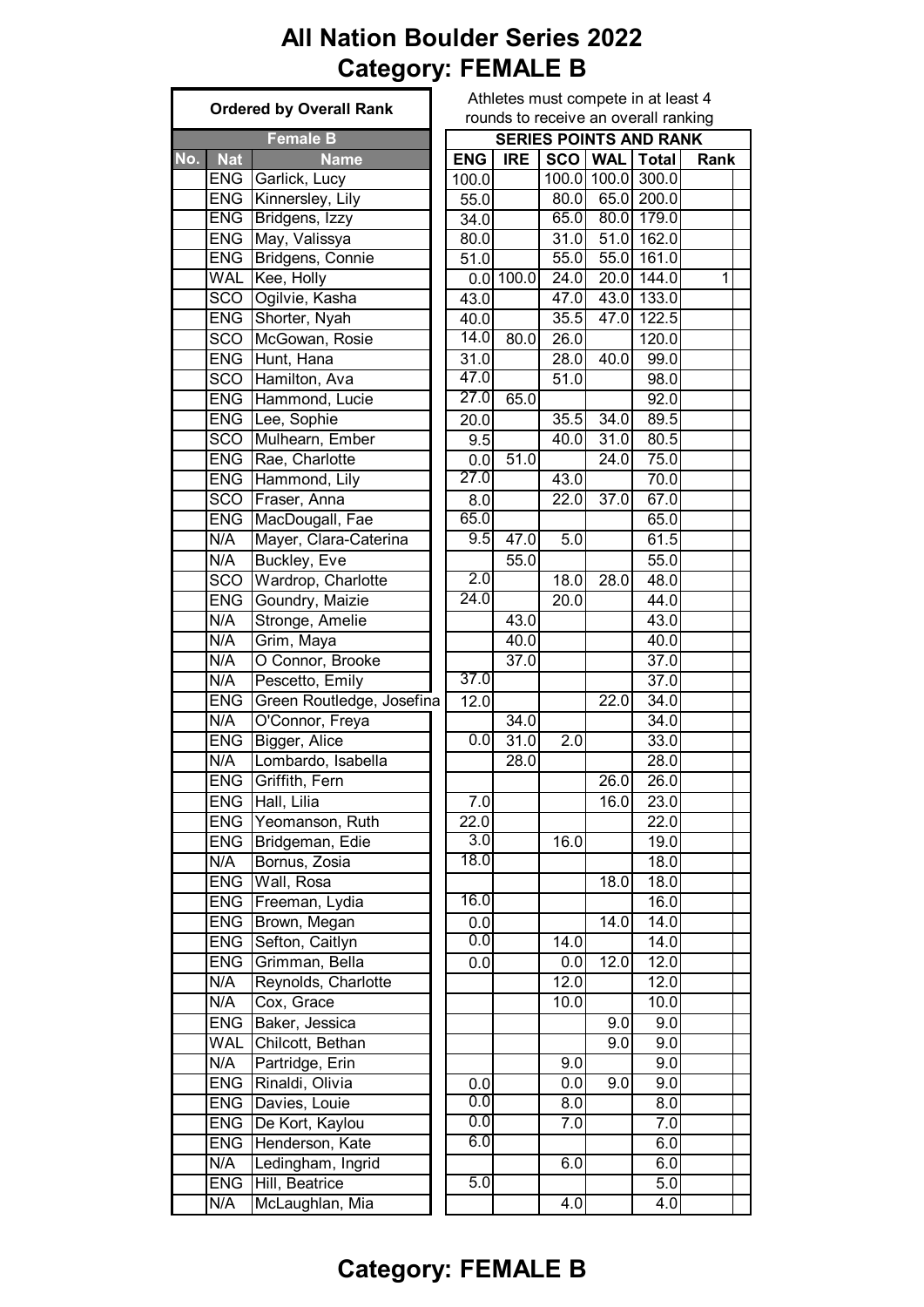# **All Nation Boulder Series 2022 Category: FEMALE B**

|     | <b>Ordered by Overall Rank</b> |                         |  |  |  |  |  |
|-----|--------------------------------|-------------------------|--|--|--|--|--|
|     |                                | <b>Female B</b>         |  |  |  |  |  |
| No. | <b>Nat</b>                     | Name                    |  |  |  |  |  |
|     | <b>ENG</b>                     | Ollerton, Emily         |  |  |  |  |  |
|     | N/A                            | West, Lila              |  |  |  |  |  |
|     | ENG                            | Kerr, Polly             |  |  |  |  |  |
|     | <b>ENG</b>                     | Allsopp-Corbett, Millie |  |  |  |  |  |
|     | N/A                            | Andrew, Madeleine       |  |  |  |  |  |
|     | N/A                            | Burgess, Rowan          |  |  |  |  |  |
|     | ENG                            | Carr, Olivia            |  |  |  |  |  |
|     | ENG                            | Clay, Bo                |  |  |  |  |  |
|     | ENG                            | Copeland, Aska          |  |  |  |  |  |
|     | <b>ENG</b>                     | Foster, Ella            |  |  |  |  |  |
|     | <b>ENG</b>                     | Gibbons, Amy            |  |  |  |  |  |
|     | <b>ENG</b>                     | Green, Lucy             |  |  |  |  |  |
|     | <b>ENG</b>                     | Hawker, Tilly           |  |  |  |  |  |
|     | N/A                            | Knight, Shona           |  |  |  |  |  |
|     | <b>ENG</b>                     | Oldland, Emma           |  |  |  |  |  |
|     | ENG                            | Perkins, Sadie          |  |  |  |  |  |
|     | <b>ENG</b>                     | Stopford, Mathilda      |  |  |  |  |  |
|     | N/A                            | West, Arwen             |  |  |  |  |  |

| Athletes must compete in at least 4  |
|--------------------------------------|
| rounds to receive an overall ranking |

|     |            | <b>Female B</b>         | <b>SERIES POINTS AND RANK</b> |            |     |           |              |      |  |  |  |
|-----|------------|-------------------------|-------------------------------|------------|-----|-----------|--------------|------|--|--|--|
| No. | <b>Nat</b> | <b>Name</b>             | <b>ENG</b>                    | <b>IRE</b> |     | SCO   WAL | <b>Total</b> | Rank |  |  |  |
|     | <b>ENG</b> | Ollerton, Emily         | 4.0                           |            |     |           | 4.0          |      |  |  |  |
|     | N/A        | West, Lila              |                               |            | 3.0 |           | 3.0          |      |  |  |  |
|     | <b>ENG</b> | Kerr, Polly             | 0.0                           |            | 1.0 |           | 1.0          |      |  |  |  |
|     | <b>ENG</b> | Allsopp-Corbett, Millie | 0.0                           |            |     |           | 0.0          |      |  |  |  |
|     | N/A        | Andrew, Madeleine       |                               |            | 0.0 |           | 0.0          |      |  |  |  |
|     | N/A        | Burgess, Rowan          |                               |            | 0.0 |           | 0.0          |      |  |  |  |
|     | <b>ENG</b> | Carr, Olivia            | 0.0                           |            |     |           | 0.0          |      |  |  |  |
|     | <b>ENG</b> | Clay, Bo                | 0.0                           |            |     |           | 0.0          |      |  |  |  |
|     | <b>ENG</b> | Copeland, Aska          | 0.0                           |            |     |           | 0.0          |      |  |  |  |
|     | <b>ENG</b> | Foster, Ella            | 0.0                           |            |     |           | 0.0          |      |  |  |  |
|     | <b>ENG</b> | Gibbons, Amy            | 0.0                           |            |     |           | 0.0          |      |  |  |  |
|     | <b>ENG</b> | Green, Lucy             | 0.0                           |            |     |           | 0.0          |      |  |  |  |
|     | <b>ENG</b> | Hawker, Tilly           | 0.0                           |            |     |           | 0.0          |      |  |  |  |
|     | N/A        | Knight, Shona           |                               |            | 0.0 |           | 0.0          |      |  |  |  |
|     | <b>ENG</b> | Oldland, Emma           | 0.0                           |            |     |           | 0.0          |      |  |  |  |
|     | <b>ENG</b> | Perkins, Sadie          | 0.0                           |            |     |           | 0.0          |      |  |  |  |
|     | <b>ENG</b> | Stopford, Mathilda      | 0.0                           |            |     |           | 0.0          |      |  |  |  |
|     | N/A        | West, Arwen             |                               |            | 0.0 |           | 0.0          |      |  |  |  |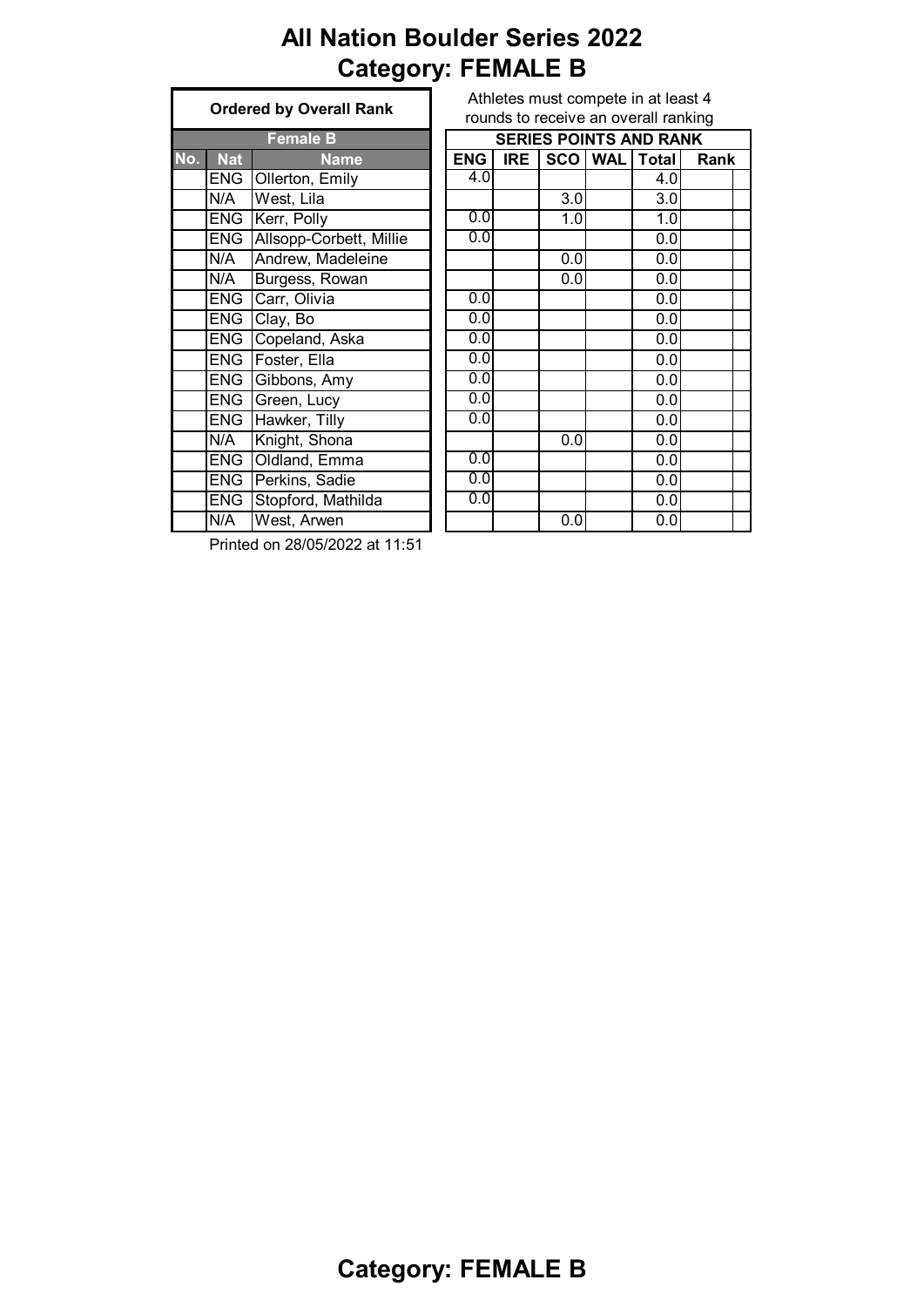# **All Nation Boulder Series 2022 Category: MALE B**

|     |               | <b>Ordered by Overall Rank</b>             | Athletes must compete in at least 4<br>rounds to receive an overall ranking |                               |            |                  |                                       |              |      |  |  |
|-----|---------------|--------------------------------------------|-----------------------------------------------------------------------------|-------------------------------|------------|------------------|---------------------------------------|--------------|------|--|--|
|     | <b>Male B</b> |                                            |                                                                             | <b>SERIES POINTS AND RANK</b> |            |                  |                                       |              |      |  |  |
| No. |               |                                            |                                                                             |                               |            |                  |                                       |              | Rank |  |  |
|     | <b>Nat</b>    | <b>Name</b><br><b>ENG</b> Kerswell, Finley |                                                                             | <b>ENG</b><br>65.0            | <b>IRE</b> |                  | SCO   WAL   Total<br>100.0 80.0 245.0 |              |      |  |  |
|     | SCO           | Maclean, Cameron                           |                                                                             | 80.0                          |            | 55.0             |                                       | 65.0 200.0   |      |  |  |
|     |               | ENG Steele, Tom                            |                                                                             | 100.0                         |            |                  |                                       | 100.0 200.0  |      |  |  |
|     |               |                                            |                                                                             |                               |            |                  |                                       |              |      |  |  |
|     |               | ENG Fillingham, Kishan                     |                                                                             |                               | 51.0 100.0 | 37.0             |                                       | $3.5$ 188.0  | 1    |  |  |
|     |               | ENG Dalton, Max                            |                                                                             | 40.0                          |            | 22.0             |                                       | $51.0$ 113.0 |      |  |  |
|     | <b>ENG</b>    | Honeyfield, Joe                            |                                                                             | 34.0                          |            | 20.0             |                                       | 55.0 109.0   |      |  |  |
|     | <b>ENG</b>    | Jackson, Finn                              |                                                                             | 55.0                          |            | 51.0             |                                       | 106.0        |      |  |  |
|     |               | <b>ENG</b> James, Monty                    |                                                                             | 16.0                          |            | 47.0             |                                       | 43.0 106.0   |      |  |  |
|     |               | ENG Smit, Ryan                             |                                                                             | 24.0                          |            | 80.0             |                                       | 104.0        |      |  |  |
|     |               | ENG Tinsley, Ethan                         |                                                                             | 31.0                          |            | 31.0             |                                       | $40.0$ 102.0 |      |  |  |
|     |               | ENG   Weatherstone, Sam                    |                                                                             | 5.0                           |            | 34.0             | 47.0                                  | 86.0         |      |  |  |
|     |               | <b>ENG</b> Williams, Fred                  |                                                                             | $\overline{20.0}$             |            | 65.0             |                                       | 85.0         |      |  |  |
|     | N/A           | Tolland, Archie                            |                                                                             |                               | 80.0       | $\overline{3.5}$ |                                       | 83.5         |      |  |  |
|     |               | ENG Hammond, Sam                           |                                                                             | 37.0                          |            | 43.0             |                                       | 80.0         |      |  |  |
|     | SCO           | Langlands, Reuben                          |                                                                             | 47.0                          |            | 28.0             |                                       | 75.0         |      |  |  |
|     |               | ENG Amos, Jacob                            |                                                                             | 28.0                          |            | 40.0             |                                       | 68.0         |      |  |  |
|     | <b>ENG</b>    | Knox-Renshaw, Oliver                       |                                                                             | 43.0                          |            | 24.0             |                                       | 67.0         |      |  |  |
|     | N/A           | Reilly, Mylo                               |                                                                             |                               | 65.0       |                  |                                       | 65.0         |      |  |  |
|     | N/A           | Tilson-Gray, Luke                          |                                                                             |                               | 51.0       | 6.0              |                                       | 57.0         |      |  |  |
|     | <b>ENG</b>    | Tyndall, Jake                              |                                                                             | 7.0                           |            | 12.0             | 37.0                                  | 56.0         |      |  |  |
|     | N/A           | Mcclune, Zach                              |                                                                             |                               | 55.0       | 0.0              |                                       | 55.0         |      |  |  |
|     |               |                                            |                                                                             |                               |            |                  |                                       |              |      |  |  |
|     | N/A           | Anderson, Josh                             |                                                                             |                               | 47.0       | 0.0              |                                       | 47.0         |      |  |  |
|     | N/A           | Reen, Luca                                 |                                                                             |                               | 43.0       |                  |                                       | 43.0         |      |  |  |
|     | N/A           | Adamus, Frank                              |                                                                             |                               | 38.5       |                  |                                       | 38.5         |      |  |  |
|     | N/A           | Ward, Kai                                  |                                                                             |                               | 38.5       |                  |                                       | 38.5         |      |  |  |
|     | <b>ENG</b>    | Cassani, Jem                               |                                                                             | 18.0                          |            | 18.0             |                                       | 36.0         |      |  |  |
|     | N/A           | Henchion, Sean                             |                                                                             | 10.0                          |            | 26.0             |                                       | 36.0         |      |  |  |
|     | <b>ENG</b>    | Baines, Noah                               |                                                                             | 26.0                          |            | 9.0              |                                       | 35.0         |      |  |  |
|     | <b>WAL</b>    | Gunter, Charlie                            |                                                                             |                               |            |                  | 34.0                                  | 34.0         |      |  |  |
|     |               | ENG Groarke, Finn                          |                                                                             |                               |            |                  | 31.0                                  | 31.0         |      |  |  |
|     | WAL           | Humberstone, Samuel                        |                                                                             | 8.0                           |            |                  | 22.0                                  | 30.0         |      |  |  |
|     |               | ENG Tinsley, Ewan                          |                                                                             | 3.0                           |            |                  | 26.0                                  | 29.0         |      |  |  |
|     | <b>WAL</b>    | Gomm Weekes, Einio                         |                                                                             |                               |            |                  | $\overline{28.0}$                     | 28.0         |      |  |  |
|     | <b>ENG</b>    | Greening, Joe                              |                                                                             | 12.0                          |            | 14.0             |                                       | 26.0         |      |  |  |
|     | <b>ENG</b>    | Mayhew Smith, Finn                         |                                                                             | 14.0                          |            |                  | 12.0                                  | 26.0         |      |  |  |
|     |               | ENG   Whitney, Otis                        |                                                                             |                               |            |                  | 24.0                                  | 24.0         |      |  |  |
|     | <b>SCO</b>    | Allan, Kenzie                              |                                                                             | 6.0                           |            | 16.0             |                                       | 22.0         |      |  |  |
|     | <b>ENG</b>    | Losson, Max                                |                                                                             | 22.0                          |            |                  |                                       | 22.0         |      |  |  |
|     | WAL           | Cradock, Math                              |                                                                             |                               |            |                  | 20.0                                  | 20.0         |      |  |  |
|     | <b>WAL</b>    | Decker, William                            |                                                                             |                               |            |                  | $\overline{18.0}$                     | 18.0         |      |  |  |
|     | <b>ENG</b>    | Head, Daniel                               |                                                                             |                               |            |                  | 16.0                                  | 16.0         |      |  |  |
|     | <b>WAL</b>    | Jones, Perryn                              |                                                                             |                               |            |                  | 14.0                                  | 14.0         |      |  |  |
|     |               |                                            |                                                                             |                               |            |                  |                                       |              |      |  |  |
|     | N/A           | Hamer, Tom                                 |                                                                             |                               |            | 10.0             |                                       | 10.0<br>9.0  |      |  |  |
|     | <b>ENG</b>    | Slater, George                             |                                                                             | 9.0                           |            |                  |                                       |              |      |  |  |
|     | <b>WAL</b>    | Burrows, Dylan                             |                                                                             |                               |            |                  | 8.5                                   | 8.5          |      |  |  |
|     | <b>WAL</b>    | Davies, George                             |                                                                             |                               |            |                  | 8.5                                   | 8.5          |      |  |  |
|     | <b>WAL</b>    | Delamotte, Benjamin                        |                                                                             |                               |            |                  | 8.5                                   | 8.5          |      |  |  |
|     | <b>ENG</b>    | Gowans, Alex                               |                                                                             |                               |            |                  | 8.5                                   | 8.5          |      |  |  |
|     | N/A           | Maddox, Eral                               |                                                                             |                               |            | 8.0              |                                       | 8.0          |      |  |  |
|     | N/A           | Cordiner, Alfie                            |                                                                             |                               |            | 7.0              |                                       | 7.0          |      |  |  |
|     | <b>WAL</b>    | Marks, Alfie                               |                                                                             |                               |            |                  | 6.0                                   | 6.0          |      |  |  |
|     | <b>ENG</b>    | Goundry, Logan                             |                                                                             | 0.0                           |            | 5.0              |                                       | 5.0          |      |  |  |
|     |               |                                            |                                                                             |                               |            |                  |                                       |              |      |  |  |

| Athletes must compete in at least 4  |  |  |                                    |  |
|--------------------------------------|--|--|------------------------------------|--|
| rounds to receive an overall ranking |  |  |                                    |  |
| <b>SERIES POINTS AND RANK</b>        |  |  |                                    |  |
|                                      |  |  | NG   IRE   SCO   WAL   Total   Ran |  |
|                                      |  |  |                                    |  |

|                   |                   |                   | SERIES PUINTS AND RANK |                   |      |
|-------------------|-------------------|-------------------|------------------------|-------------------|------|
| <b>ENG</b>        | <b>IRE</b>        | <b>SCO</b>        | <b>WAL</b>             | <b>Total</b>      | Rank |
| 65.0              |                   | 100.0             | 80.0                   | 245.0             |      |
| 80.0              |                   | 55.0              | 65.0                   | 200.0             |      |
| 100.0             |                   |                   | 100.0                  | 200.0             |      |
| 51.0              | 100.0             | 37.0              | $\overline{3.5}$       | 188.0             | 1    |
| 40.0              |                   | 22.0              | 51.0                   | 113.0             |      |
| 34.0              |                   | 20.0              | 55.0                   | 109.0             |      |
| 55.0              |                   | 51.0              |                        | 106.0             |      |
| 16.0              |                   | 47.0              | 43.0                   | 106.0             |      |
| 24.0              |                   | 80.0              |                        | 104.0             |      |
| 31.0              |                   | 31.0              | 40.0                   | 102.0             |      |
| 5.0               |                   | 34.0              | 47.0                   | 86.0              |      |
| $\overline{20.0}$ |                   | 65.0              |                        | 85.0              |      |
|                   | 80.0              |                   |                        | 83.5              |      |
| 37.0              |                   | 3.5               |                        |                   |      |
| 47.0              |                   | 43.0              |                        | 80.0              |      |
|                   |                   | 28.0              |                        | 75.0              |      |
| 28.0              |                   | $\overline{40.0}$ |                        | 68.0              |      |
| 43.0              |                   | $\overline{24.0}$ |                        | 67.0              |      |
|                   | 65.0              |                   |                        | 65.0              |      |
|                   | $\overline{5}1.0$ | 6.0               |                        | 57.0              |      |
| 7.0               |                   | 12.0              | 37.0                   | 56.0              |      |
|                   | 55.0              | 0.0               |                        | 55.0              |      |
|                   | 47.0              | 0.0               |                        | 47.0              |      |
|                   | 43.0              |                   |                        | 43.0              |      |
|                   | 38.5              |                   |                        | 38.5              |      |
|                   | 38.5              |                   |                        | 38.5              |      |
| 18.0              |                   | 18.0              |                        | 36.0              |      |
| 10.0              |                   | 26.0              |                        | 36.0              |      |
| 26.0              |                   | 9.0               |                        | 35.0              |      |
|                   |                   |                   | 34.0                   | 34.0              |      |
|                   |                   |                   | 31.0                   | 31.0              |      |
| 8.0               |                   |                   | $\overline{22.0}$      | 30.0              |      |
| $\overline{3.0}$  |                   |                   | 26.0                   | 29.0              |      |
|                   |                   |                   |                        | $\overline{28.0}$ |      |
| 12.0              |                   |                   | 28.0                   |                   |      |
|                   |                   | 14.0              |                        | 26.0              |      |
| 14.0              |                   |                   | 12.0                   | 26.0              |      |
|                   |                   |                   | $\overline{2}4.0$      | 24.0              |      |
| 6.0               |                   | 16.0              |                        | 22.0              |      |
| $\overline{22.0}$ |                   |                   |                        | 22.0              |      |
|                   |                   |                   | 20.0                   | 20.0              |      |
|                   |                   |                   | 18.0                   | 18.0              |      |
|                   |                   |                   | 16.0                   | 16.0              |      |
|                   |                   |                   | 14.0                   | $\overline{14.0}$ |      |
|                   |                   | 10.0              |                        | 10.0              |      |
| 9.0               |                   |                   |                        | 9.0               |      |
|                   |                   |                   | 8.5                    | $\overline{8.5}$  |      |
|                   |                   |                   | 8.5                    | 8.5               |      |
|                   |                   |                   | 8.5                    | 8.5               |      |
|                   |                   |                   | 8.5                    | 8.5               |      |
|                   |                   | 8.0               |                        | 8.0               |      |
|                   |                   | 7.0               |                        | 7.0               |      |
|                   |                   |                   | 6.0                    | 6.0               |      |
|                   |                   |                   |                        |                   |      |

# **Category: MALE B**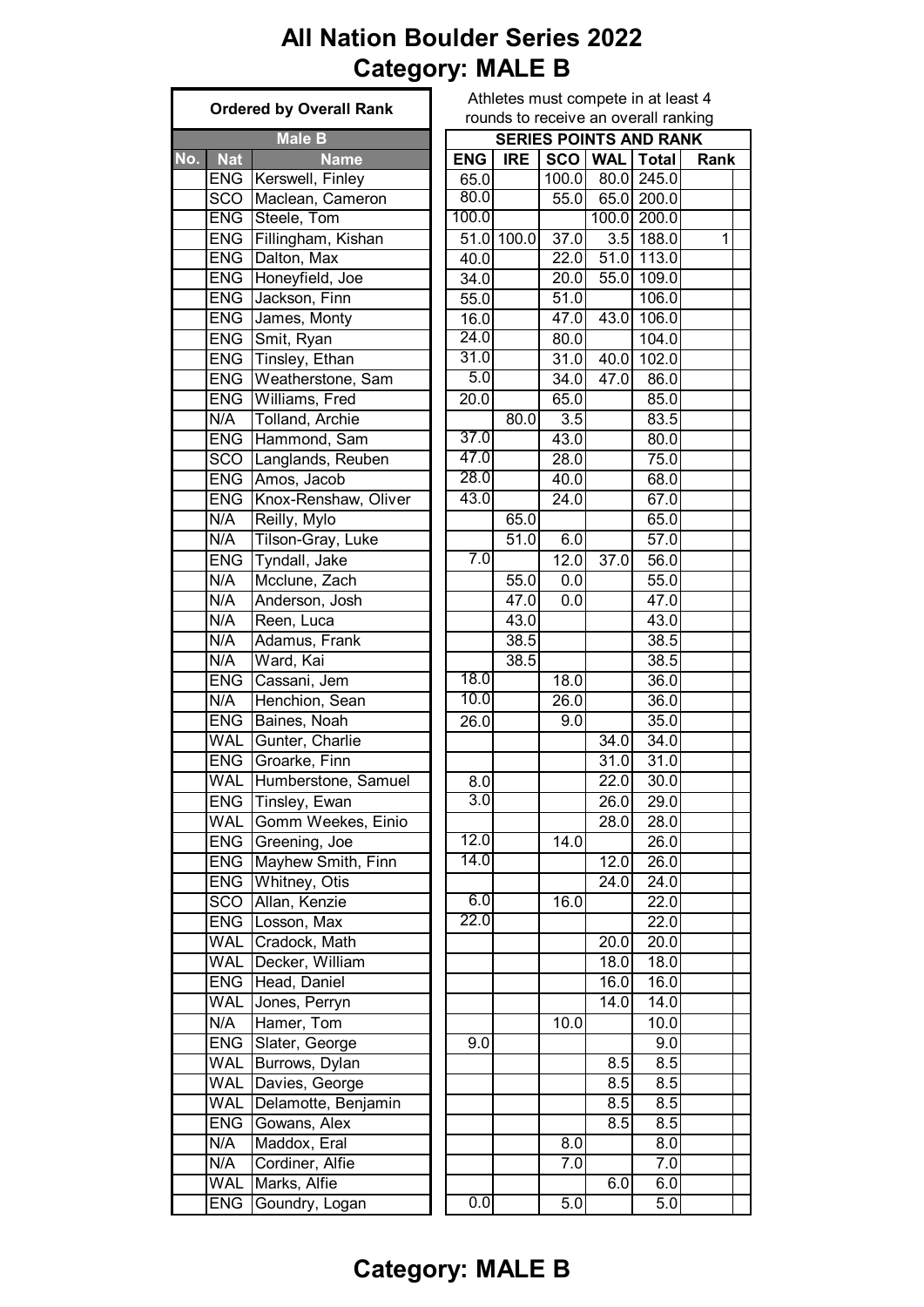# **All Nation Boulder Series 2022 Category: MALE B**

| <b>Male B</b><br>No.<br><b>Nat</b><br><b>Name</b><br><b>ENG</b><br>Trouse, James<br>Goddard, Frank<br><b>ENG</b> |  |
|------------------------------------------------------------------------------------------------------------------|--|
|                                                                                                                  |  |
|                                                                                                                  |  |
|                                                                                                                  |  |
|                                                                                                                  |  |
| Goodwin, Oliver<br><b>ENG</b>                                                                                    |  |
| <b>ENG</b><br>Kelly, Finlay                                                                                      |  |
| N/A<br>Walmsley, Harris                                                                                          |  |
| Dunnett, Sean<br>N/A                                                                                             |  |
| N/A<br>Gorn, Robbie                                                                                              |  |
| Nevins, Luke<br><b>ENG</b>                                                                                       |  |
| <b>ENG</b><br>Slim, Bruno                                                                                        |  |
| <b>ENG</b><br>Tate, Oliver                                                                                       |  |
| <b>ENG</b><br>Ashford-Eagland, Max                                                                               |  |
| ENG<br>Cole, Ethan                                                                                               |  |
| <b>ENG</b><br>Curry, Dylan                                                                                       |  |
| Everitt, Anthony<br>N/A                                                                                          |  |
| <b>ENG</b><br>Galvin, Jake                                                                                       |  |
| Greig, Arran<br>N/A                                                                                              |  |
| <b>ENG</b><br>Harris, Bert                                                                                       |  |
| Hudson, Ben<br>N/A                                                                                               |  |
| <b>ENG</b><br>Hughes, Jacob                                                                                      |  |
| <b>ENG</b><br>Jefferson, Riley                                                                                   |  |
| <b>ENG</b><br>Marsh, Joseph                                                                                      |  |
| <b>ENG</b><br>Martin, Charlie                                                                                    |  |
| <b>ENG</b><br>Scrutton, Ethan                                                                                    |  |
| <b>ENG</b><br>Serwin, Dawid                                                                                      |  |

|     |            | STACTCA DY OVCTAIL IVALIM |                  |            |            |                  | rounds to receive an overall ranking |      |
|-----|------------|---------------------------|------------------|------------|------------|------------------|--------------------------------------|------|
|     |            | <b>Male B</b>             |                  |            |            |                  | <b>SERIES POINTS AND RANK</b>        |      |
| No. | <b>Nat</b> | <b>Name</b>               | <b>ENG</b>       | <b>IRE</b> | <b>SCO</b> | <b>WAL</b>       | <b>Total</b>                         | Rank |
|     | <b>ENG</b> | Trouse, James             | 4.0              |            |            |                  | 4.0                                  |      |
|     | <b>ENG</b> | Goddard, Frank            |                  |            |            | $\overline{3.5}$ | $\overline{3.5}$                     |      |
|     | <b>ENG</b> | Goodwin, Oliver           | 0.0              |            | 0.0        | 3.5              | $\overline{3.5}$                     |      |
|     | <b>ENG</b> | Kelly, Finlay             |                  |            |            | 3.5              | $\overline{3.5}$                     |      |
|     | N/A        | <b>Walmsley, Harris</b>   |                  |            | 3.5        |                  | 3.5                                  |      |
|     | N/A        | Dunnett, Sean             |                  |            | 1.5        |                  | $\overline{1.5}$                     |      |
|     | N/A        | Gorn, Robbie              |                  |            | 1.5        |                  | $\overline{1.5}$                     |      |
|     | <b>ENG</b> | Nevins, Luke              | 1.0              |            |            |                  | 1.0                                  |      |
|     | <b>ENG</b> | Slim, Bruno               | $\overline{1.0}$ |            |            |                  | 1.0                                  |      |
|     | <b>ENG</b> | Tate, Oliver              | 1.0              |            |            |                  | 1.0                                  |      |
|     | <b>ENG</b> | Ashford-Eagland, Max      | 0.0              |            |            |                  | 0.0                                  |      |
|     | <b>ENG</b> | Cole, Ethan               | 0.0              |            |            |                  | 0.0                                  |      |
|     | <b>ENG</b> | Curry, Dylan              | 0.0              |            |            |                  | $\overline{0.0}$                     |      |
|     | N/A        | Everitt, Anthony          | 0.0              |            |            |                  | 0.0                                  |      |
|     | <b>ENG</b> | Galvin, Jake              | 0.0              |            |            |                  | $\overline{0.0}$                     |      |
|     | N/A        | Greig, Arran              |                  |            | 0.0        |                  | 0.0                                  |      |
|     | <b>ENG</b> | Harris, Bert              | 0.0              |            |            |                  | $\overline{0.0}$                     |      |
|     | N/A        | Hudson, Ben               |                  |            | 0.0        |                  | 0.0                                  |      |
|     | <b>ENG</b> | Hughes, Jacob             | 0.0              |            |            |                  | 0.0                                  |      |
|     | <b>ENG</b> | Jefferson, Riley          | 0.0              |            |            |                  | $\overline{0.0}$                     |      |
|     | <b>ENG</b> | Marsh, Joseph             | 0.0              |            |            |                  | 0.0                                  |      |
|     | <b>ENG</b> | Martin, Charlie           | 0.0              |            |            |                  | $\overline{0.0}$                     |      |
|     | <b>ENG</b> | Scrutton, Ethan           | 0.0              |            |            |                  | 0.0                                  |      |
|     | <b>ENG</b> | Serwin, Dawid             | $\overline{0.0}$ |            |            |                  | 0.0                                  |      |

Printed on 28/05/2022 at 11:51

Athletes must compete in at least 4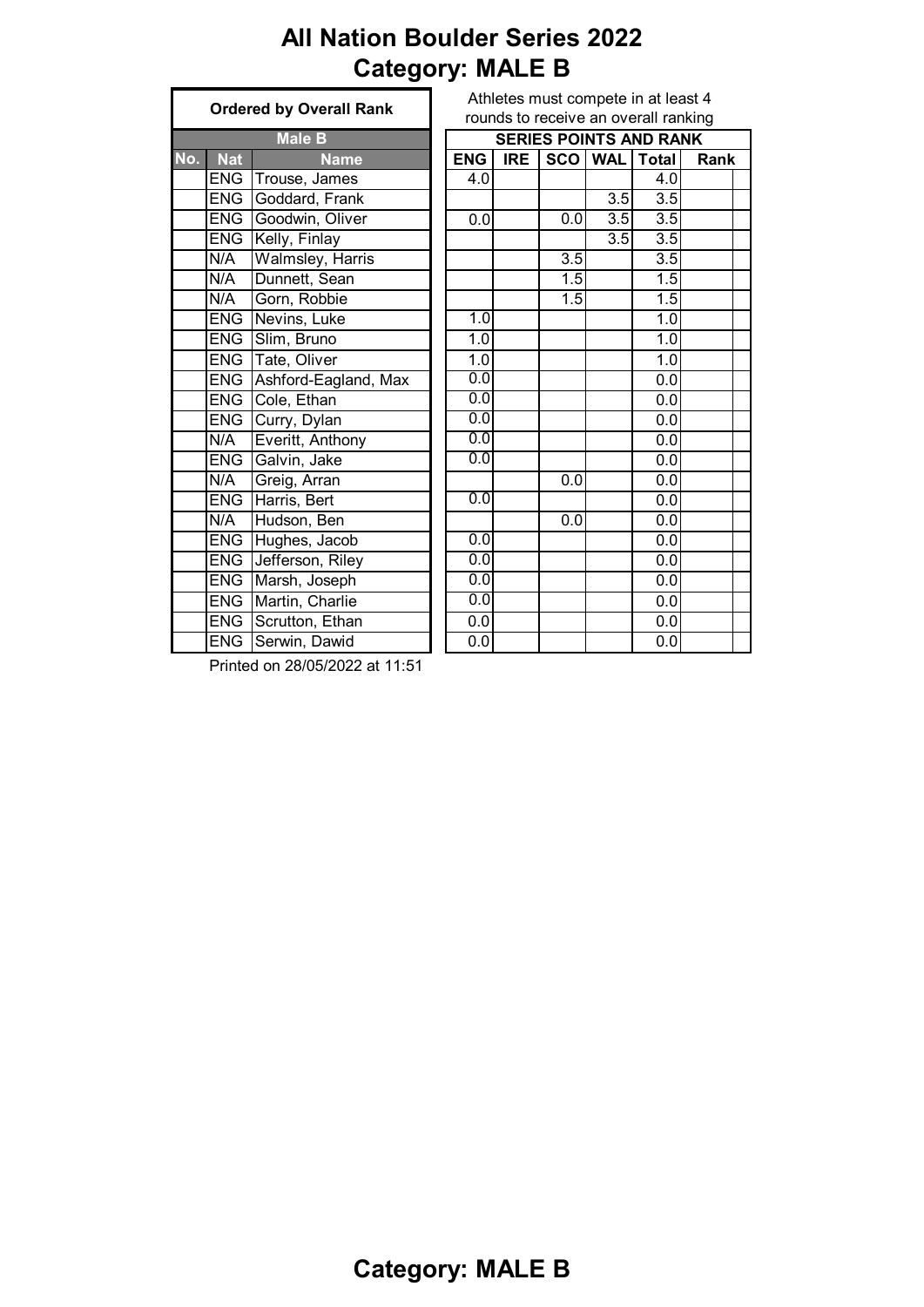# **All Nation Boulder Series 2022 Category: FEMALE A**

|     |            | <b>Ordered by Overall Rank</b> | Athletes must compete in at le<br>rounds to receive an overall ra |            |                   |                             |                   |
|-----|------------|--------------------------------|-------------------------------------------------------------------|------------|-------------------|-----------------------------|-------------------|
|     |            |                                |                                                                   |            |                   |                             |                   |
|     |            | <b>Female A</b>                |                                                                   |            |                   | <b>SERIES POINTS AND RA</b> |                   |
| No. | <b>Nat</b> | <b>Name</b>                    | <b>ENG</b>                                                        | <b>IRE</b> |                   | SCO   WAL   Total           |                   |
|     | IRL        | Lenehan, Caelin                |                                                                   |            | 40.0 100.0 40.0   |                             | 180.0             |
|     |            | ENG Fejfer, Sienna             | 24.0                                                              | 65.0       |                   | 55.0 51.0 171.0             |                   |
|     |            | ENG Edgington, Isabella        | 65.0                                                              |            |                   | 100.0                       | 165.0             |
|     | <b>ENG</b> | Claxton-Daniels, Jessica       | $\overline{51.0}$                                                 |            | 100.0             |                             | 151.0             |
|     |            | ENG Coxon, Grace               | 43.0                                                              |            | 43.0              | 55.0                        | 141.0             |
|     |            | SCO Kerr, Hannah               | 55.0                                                              |            | 80.0              |                             | 135.0             |
|     | <b>ENG</b> | Fillingham, Saveena            | 34.0                                                              |            | 51.0              | 47.0                        | 132.0             |
|     | N/A        | Conroy, Rhyna                  | 16.0                                                              | 80.0       | 31.0              |                             | 127.0             |
|     | <b>ENG</b> | Petrobelli, Willow             | 37.0                                                              |            | 65.0              |                             | 102.0             |
|     |            | ENG Hmaimou, Anya              | 100.0                                                             |            |                   |                             | 100.0             |
|     |            | ENG Breese, Emily              | 26.0                                                              |            |                   | 65.0                        | 91.0              |
|     | IRL        | Lawler, Ciara                  |                                                                   | 55.0       | $\overline{28.0}$ |                             | 83.0              |
|     |            | <b>ENG Edwards, Emma</b>       | 80.0                                                              |            |                   |                             | 80.0              |
|     | <b>ENG</b> | Little, Emma                   |                                                                   |            |                   | 80.0                        | 80.0              |
|     |            | ENG Carr, Edie                 | 28.0                                                              |            | 47.0              |                             | 75.0              |
|     | <b>ENG</b> | Midgley-Hurton, Nienna         | $\overline{7.0}$                                                  |            | 34.0              | 31.0                        | 72.0              |
|     | IRL        | Rafferty, Amy                  | 12.0                                                              | 51.0       |                   |                             | 63.0              |
|     | <b>ENG</b> | Taylor, Zoe                    | 20.0                                                              |            |                   | 43.0                        | 63.0              |
|     |            | <b>ENG</b> Robinson, Eleanor   | 22.0                                                              |            |                   | 40.0                        | 62.0              |
|     | <b>ENG</b> | Turner, Eden                   | 14.0                                                              |            |                   | 37.0                        | 51.0              |
|     | N/A        | Burgoyne, Ciara                |                                                                   | 47.0       |                   |                             | 47.0              |
|     |            | ENG Patel, Maya                | 47.0                                                              |            |                   |                             | 47.0              |
|     | <b>ENG</b> | Walker-Palin, Sarah            | 10.0                                                              |            | 37.0              |                             | 47.0              |
|     | <b>ENG</b> | Parr, Gina                     | 18.0                                                              |            |                   | $\overline{28.0}$           | 46.0              |
|     | N/A        | Weir, Erin                     |                                                                   | 43.0       |                   |                             | 43.0              |
|     | <b>WAL</b> | Gomm Weekes, Seren             |                                                                   |            |                   | 34.0                        | 34.0              |
|     | <b>ENG</b> | Green, Sophie                  | 31.0                                                              |            |                   |                             | 31.0              |
|     | <b>ENG</b> | Napier, Abigail                |                                                                   |            |                   | 26.0                        | $\overline{26.0}$ |
|     | N/A        | Rowbotham, Olivia              |                                                                   |            | 26.0              |                             | $\overline{26.0}$ |
|     | N/A        | McNicol, Rachel                |                                                                   |            | 24.0              |                             | $\overline{2}4.0$ |
|     | N/A        | Henderson, Hope                |                                                                   |            | 22.0              |                             | 22.0              |
|     | N/A        | Lamb, Sasha                    |                                                                   |            | 20.0              |                             | 20.0              |
|     | <b>ENG</b> | Booth, Megan                   | 9.0                                                               |            |                   |                             | $\overline{9}$ .0 |
|     | <b>ENG</b> | Hamblett, Alex                 | 7.0                                                               |            |                   |                             | 7.0               |
|     | <b>ENG</b> | Simcock, Ciara                 | 7.0                                                               |            |                   |                             | 7.0               |
|     |            |                                |                                                                   |            |                   |                             |                   |

| <b>Ordered by Overall Rank</b> |                         |                          | Athletes must compete in at least 4<br>rounds to receive an overall ranking |            |                   |         |                               |      |  |  |
|--------------------------------|-------------------------|--------------------------|-----------------------------------------------------------------------------|------------|-------------------|---------|-------------------------------|------|--|--|
|                                |                         |                          |                                                                             |            |                   |         |                               |      |  |  |
|                                |                         | <b>Female A</b>          |                                                                             |            |                   |         | <b>SERIES POINTS AND RANK</b> |      |  |  |
| No.                            | <b>Nat</b>              | <b>Name</b>              | <b>ENG</b>                                                                  | <b>IRE</b> | SCO WAL           |         | <b>Total</b>                  | Rank |  |  |
|                                | $\overline{IRL}$        | Lenehan, Caelin          |                                                                             |            | 40.0 100.0 40.0   |         | 180.0                         |      |  |  |
|                                | <b>ENG</b>              | Fejfer, Sienna           | 24.0                                                                        |            |                   |         | 65.0 55.0 51.0 171.0          | 1    |  |  |
|                                |                         | ENG Edgington, Isabella  | 65.0                                                                        |            |                   |         | 100.0 165.0                   |      |  |  |
|                                | <b>ENG</b>              | Claxton-Daniels, Jessica | 51.0                                                                        |            | 100.0             |         | 151.0                         |      |  |  |
|                                | <b>ENG</b>              | Coxon, Grace             | 43.0                                                                        |            | 43.0              | $-55.0$ | 141.0                         |      |  |  |
|                                | <b>SCO</b>              | Kerr, Hannah             | 55.0                                                                        |            | 80.0              |         | 135.0                         |      |  |  |
|                                | <b>ENG</b>              | Fillingham, Saveena      | 34.0                                                                        |            | 51.0              | 47.0    | 132.0                         |      |  |  |
|                                | N/A                     | Conroy, Rhyna            | 16.0                                                                        | 80.0       | 31.0              |         | 127.0                         |      |  |  |
|                                | <b>ENG</b>              | Petrobelli, Willow       | 37.0                                                                        |            | 65.0              |         | 102.0                         |      |  |  |
|                                | <b>ENG</b>              | Hmaimou, Anya            | 100.0                                                                       |            |                   |         | 100.0                         |      |  |  |
|                                | <b>ENG</b>              | Breese, Emily            | 26.0                                                                        |            |                   | 65.0    | 91.0                          |      |  |  |
|                                | $\overline{\text{IRL}}$ | Lawler, Ciara            |                                                                             | 55.0       | 28.0              |         | 83.0                          |      |  |  |
|                                | <b>ENG</b>              | Edwards, Emma            | 80.0                                                                        |            |                   |         | 80.0                          |      |  |  |
|                                |                         | ENG Little, Emma         |                                                                             |            |                   | 80.0    | 80.0                          |      |  |  |
|                                | <b>ENG</b>              | Carr, Edie               | 28.0                                                                        |            | 47.0              |         | 75.0                          |      |  |  |
|                                | <b>ENG</b>              | Midgley-Hurton, Nienna   | 7.0                                                                         |            | 34.0              | 31.0    | 72.0                          |      |  |  |
|                                | IRL                     | Rafferty, Amy            | 12.0                                                                        | 51.0       |                   |         | 63.0                          |      |  |  |
|                                | <b>ENG</b>              | Taylor, Zoe              | 20.0                                                                        |            |                   | 43.0    | 63.0                          |      |  |  |
|                                | <b>ENG</b>              | Robinson, Eleanor        | 22.0                                                                        |            |                   | 40.0    | 62.0                          |      |  |  |
|                                | <b>ENG</b>              | Turner, Eden             | 14.0                                                                        |            |                   | 37.0    | 51.0                          |      |  |  |
|                                | N/A                     | Burgoyne, Ciara          |                                                                             | 47.0       |                   |         | 47.0                          |      |  |  |
|                                | <b>ENG</b>              | Patel, Maya              | 47.0                                                                        |            |                   |         | 47.0                          |      |  |  |
|                                | <b>ENG</b>              | Walker-Palin, Sarah      | 10.0                                                                        |            | $\overline{37.0}$ |         | 47.0                          |      |  |  |
|                                | <b>ENG</b>              | Parr, Gina               | 18.0                                                                        |            |                   | 28.0    | 46.0                          |      |  |  |
|                                | N/A                     | Weir, Erin               |                                                                             | 43.0       |                   |         | 43.0                          |      |  |  |
|                                | <b>WAL</b>              | Gomm Weekes, Seren       |                                                                             |            |                   | 34.0    | 34.0                          |      |  |  |
|                                | <b>ENG</b>              | Green, Sophie            | 31.0                                                                        |            |                   |         | 31.0                          |      |  |  |
|                                | <b>ENG</b>              | Napier, Abigail          |                                                                             |            |                   | 26.0    | 26.0                          |      |  |  |
|                                | N/A                     | Rowbotham, Olivia        |                                                                             |            | 26.0              |         | 26.0                          |      |  |  |
|                                | N/A                     | McNicol, Rachel          |                                                                             |            | 24.0              |         | $\overline{24.0}$             |      |  |  |
|                                | N/A                     | Henderson, Hope          |                                                                             |            | 22.0              |         | 22.0                          |      |  |  |
|                                | N/A                     | Lamb, Sasha              |                                                                             |            | $\overline{2}0.0$ |         | 20.0                          |      |  |  |
|                                | <b>ENG</b>              | Booth, Megan             | 9.0                                                                         |            |                   |         | 9.0                           |      |  |  |
|                                | <b>ENG</b>              | Hamblett, Alex           | 7.0                                                                         |            |                   |         | 7.0                           |      |  |  |
|                                | <b>ENG</b>              | Simcock, Ciara           | 7.0                                                                         |            |                   |         | 7.0                           |      |  |  |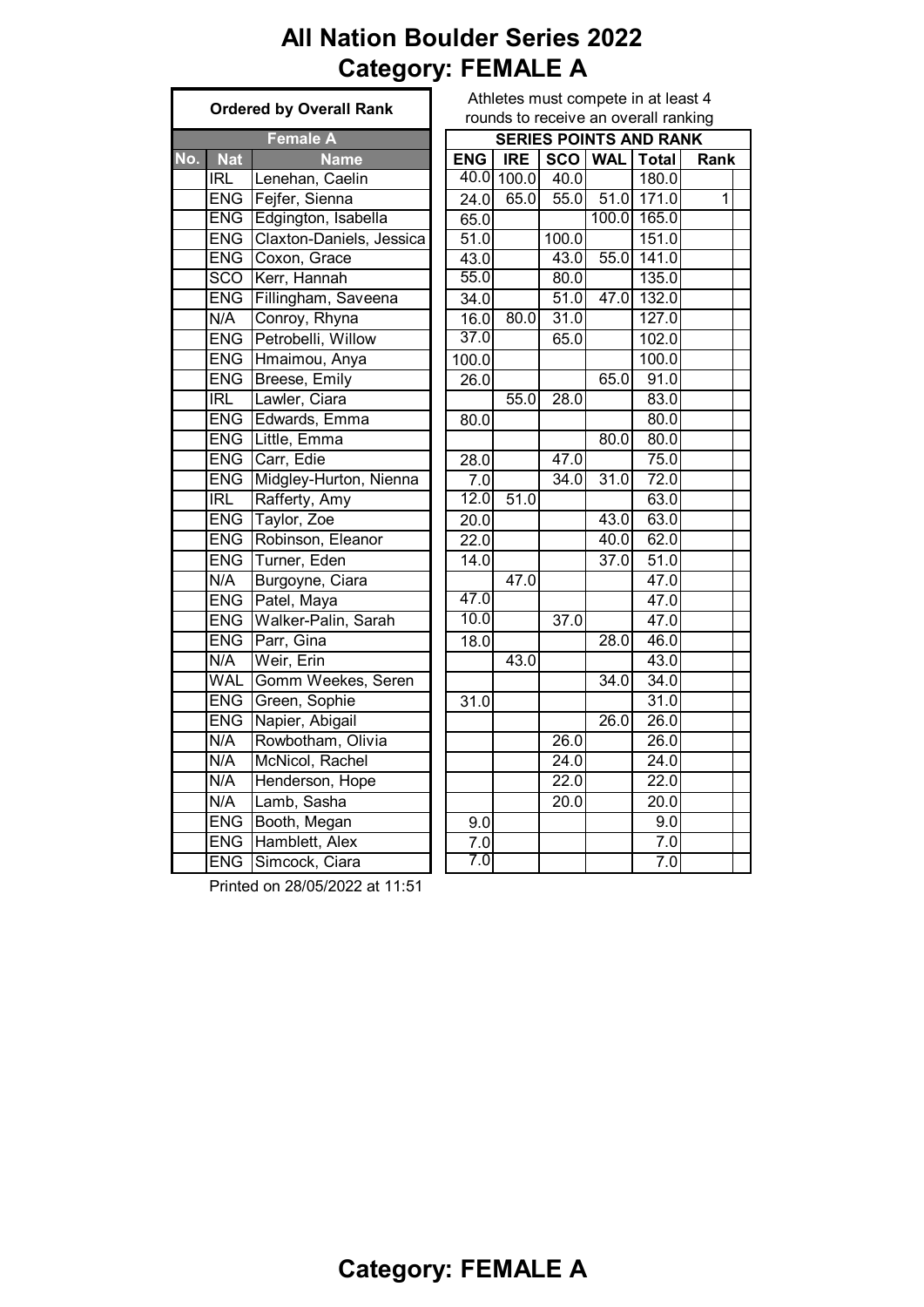#### **All Nation Boulder Series 2022 Category: MALE A**

|                                   | <b>Ordered by Overall Rank</b> |  |              |                          | Athletes must compete in at least 4<br>rounds to receive an overall ranking |                   |                               |                      |  |  |  |
|-----------------------------------|--------------------------------|--|--------------|--------------------------|-----------------------------------------------------------------------------|-------------------|-------------------------------|----------------------|--|--|--|
|                                   | <b>Male A</b>                  |  |              |                          |                                                                             |                   | <b>SERIES POINTS AND RANK</b> |                      |  |  |  |
|                                   |                                |  |              |                          |                                                                             |                   |                               |                      |  |  |  |
| <b>Nat</b><br>$\mathsf{No.}\ $    | <b>Name</b><br>ENG Nind, Joss  |  | ENG          | <b>IRE</b><br>55.0 100.0 | 80.0                                                                        | 65.0              | SCO   WAL   Total<br>245.0    | Rank<br>$\mathbf{1}$ |  |  |  |
| <b>ENG</b>                        | Main, Kai                      |  | 51.0         |                          | 100.0                                                                       |                   | 151.0                         |                      |  |  |  |
|                                   | ENG Goodman, Grant             |  |              |                          | 65.0                                                                        | 55.0              | 148.0                         |                      |  |  |  |
| WAL                               | Phillips, Oscar                |  | 28.0<br>34.0 |                          |                                                                             | 100.0             | 134.0                         |                      |  |  |  |
| N/A                               | Brown, Sean                    |  |              | 80.0                     | 37.0                                                                        |                   | 117.0                         |                      |  |  |  |
| <b>ENG</b>                        | MacDougall, Jack               |  | 0.0<br>100.0 |                          |                                                                             |                   | 100.0                         |                      |  |  |  |
| <b>WAL</b>                        | Healy, Tom                     |  |              |                          | 55.0                                                                        |                   | 98.0                          |                      |  |  |  |
| <b>ENG</b>                        | Martins, Luca                  |  | 43.0<br>47.0 |                          |                                                                             | 51.0              | 98.0                          |                      |  |  |  |
|                                   | ENG Munier, Luc                |  | 37.0         |                          | 51.0                                                                        |                   | 88.0                          |                      |  |  |  |
|                                   | ENG Young, Luke                |  |              |                          |                                                                             | 80.0              | 80.0                          |                      |  |  |  |
| <b>ENG</b>                        | Ward, Sam                      |  |              |                          | 34.0                                                                        | 28.0              | 67.0                          |                      |  |  |  |
| <b>ENG</b>                        | Conlon, Rhys                   |  | 5.0<br>65.0  |                          |                                                                             |                   | 65.0                          |                      |  |  |  |
| N/A                               | Nickels, Tom                   |  |              | 65.0                     |                                                                             |                   | 65.0                          |                      |  |  |  |
| <b>ENG</b>                        |                                |  |              |                          |                                                                             | $\frac{1}{40.0}$  |                               |                      |  |  |  |
|                                   | Proctor-Lowe, Bradley          |  | 24.0         |                          |                                                                             |                   | 64.0                          |                      |  |  |  |
| <b>ENG</b>                        | Heason, Bryn                   |  | 18.0<br>12.0 |                          |                                                                             | 43.0              | 61.0                          |                      |  |  |  |
| <b>ENG</b>                        | Carter, Freddie                |  |              |                          | 43.0                                                                        |                   | 55.0                          |                      |  |  |  |
| N/A                               | Evans, Leo                     |  |              | 55.0                     |                                                                             |                   | 55.0                          |                      |  |  |  |
| N/A                               | McDonald, Brian                |  | 10.0         | 51.0                     |                                                                             |                   | 51.0                          |                      |  |  |  |
| $\overline{SCO}$                  | Goodall, Andrew                |  | 2.0          |                          | 40.0                                                                        |                   | $\overline{50.0}$             |                      |  |  |  |
| <b>SCO</b>                        | Loynd, Euan                    |  |              |                          | 47.0                                                                        |                   | 49.0                          |                      |  |  |  |
| N/A                               | Aiken, Reuben                  |  |              | 47.0                     |                                                                             |                   | 47.0                          |                      |  |  |  |
| <b>ENG</b>                        | Cox, Rufus                     |  | 0.0          |                          |                                                                             | 47.0              | 47.0                          |                      |  |  |  |
| $\overline{\mathsf{N}}\mathsf{A}$ | Sherlock, Luke                 |  |              | 43.0                     |                                                                             |                   | 43.0                          |                      |  |  |  |
| N/A                               | Corbett, James                 |  |              | 40.0                     |                                                                             |                   | 40.0                          |                      |  |  |  |
| ENG                               | Preston, Tyler                 |  | 40.0         |                          |                                                                             |                   | 40.0                          |                      |  |  |  |
| <b>ENG</b>                        | Brown, Daniel                  |  |              |                          |                                                                             | 37.0              | 37.0                          |                      |  |  |  |
| N/A                               | Kelly, Will                    |  |              | $\overline{37.0}$        |                                                                             |                   | $\overline{37.0}$             |                      |  |  |  |
| N/A                               | Butler, Zak                    |  |              | 34.0                     |                                                                             |                   | 34.0                          |                      |  |  |  |
| <b>WAL</b>                        | Carter, Cai                    |  |              |                          |                                                                             | 34.0              | 34.0                          |                      |  |  |  |
| $\overline{\mathsf{N/A}}$         | Cronly, Noah                   |  |              | 31.0                     |                                                                             |                   | 31.0                          |                      |  |  |  |
|                                   | ENG Lewis, Sam                 |  | 31.0         |                          |                                                                             |                   | 31.0                          |                      |  |  |  |
| N/A                               | Maugham, Sam                   |  |              |                          | 31.0                                                                        |                   | 31.0                          |                      |  |  |  |
| <b>ENG</b>                        | Schinkel, Thomas               |  | 0.0          |                          |                                                                             | $\overline{31.0}$ | 31.0                          |                      |  |  |  |
| N/A                               | Ashton, Harry                  |  |              | 28.0                     |                                                                             |                   | 28.0                          |                      |  |  |  |
| N/A                               | Thomson, Peter                 |  |              |                          | 28.0                                                                        |                   | 28.0                          |                      |  |  |  |
| <b>ENG</b>                        | Latimer Greenwood, Fig         |  | 26.0         |                          |                                                                             |                   | 26.0                          |                      |  |  |  |
| <b>WAL</b>                        | Primhak, Sam                   |  |              |                          |                                                                             | 26.0              | 26.0                          |                      |  |  |  |
| N/A                               | Coomber, Euan                  |  |              | 24.0                     |                                                                             |                   | $\overline{2}4.0$             |                      |  |  |  |
| N/A                               | Kernan, Eoin                   |  |              | 24.0                     |                                                                             |                   | 24.0                          |                      |  |  |  |
| N/A                               | Ruane, James                   |  |              | 24.0                     |                                                                             |                   | 24.0                          |                      |  |  |  |
| SCO                               | Shankland, Thomas              |  | 22.0         |                          |                                                                             |                   | 22.0                          |                      |  |  |  |
| <b>ENG</b>                        | Keeler-Reynolds, Murphy        |  | 20.0         |                          |                                                                             |                   | 20.0                          |                      |  |  |  |
| <b>ENG</b>                        | Makita, Yukio                  |  | 16.0         |                          |                                                                             |                   | 16.0                          |                      |  |  |  |
| <b>SCO</b>                        | Adair, Cammy                   |  | 14.0         |                          |                                                                             |                   | 14.0                          |                      |  |  |  |
| <b>ENG</b>                        | Brumfit Kuroishi, Falk Orito   |  | 9.0          |                          |                                                                             |                   | 9.0                           |                      |  |  |  |
| <b>ENG</b>                        | Hogg, Archie                   |  | 8.0          |                          |                                                                             |                   | 8.0                           |                      |  |  |  |
| <b>ENG</b>                        | Kiernan-Clarke, Coleman        |  | 7.0          |                          |                                                                             |                   | 7.0                           |                      |  |  |  |
| <b>ENG</b>                        | Coleman, Dillon                |  | 6.0          |                          |                                                                             |                   | 6.0                           |                      |  |  |  |
| SCO                               | Duffy, Conall                  |  | 4.0          |                          |                                                                             |                   | 4.0                           |                      |  |  |  |
| <b>ENG</b>                        | Eaton, Nathan                  |  | 3.0          |                          |                                                                             |                   | 3.0                           |                      |  |  |  |
| <b>ENG</b>                        | Hardy, Noah                    |  | 1.0          |                          |                                                                             |                   | 1.0                           |                      |  |  |  |
| <b>ENG</b>                        | Ash, Tom                       |  | 0.0          |                          |                                                                             |                   | 0.0                           |                      |  |  |  |

#### at least 4 all ranking

#### **Category: MALE A**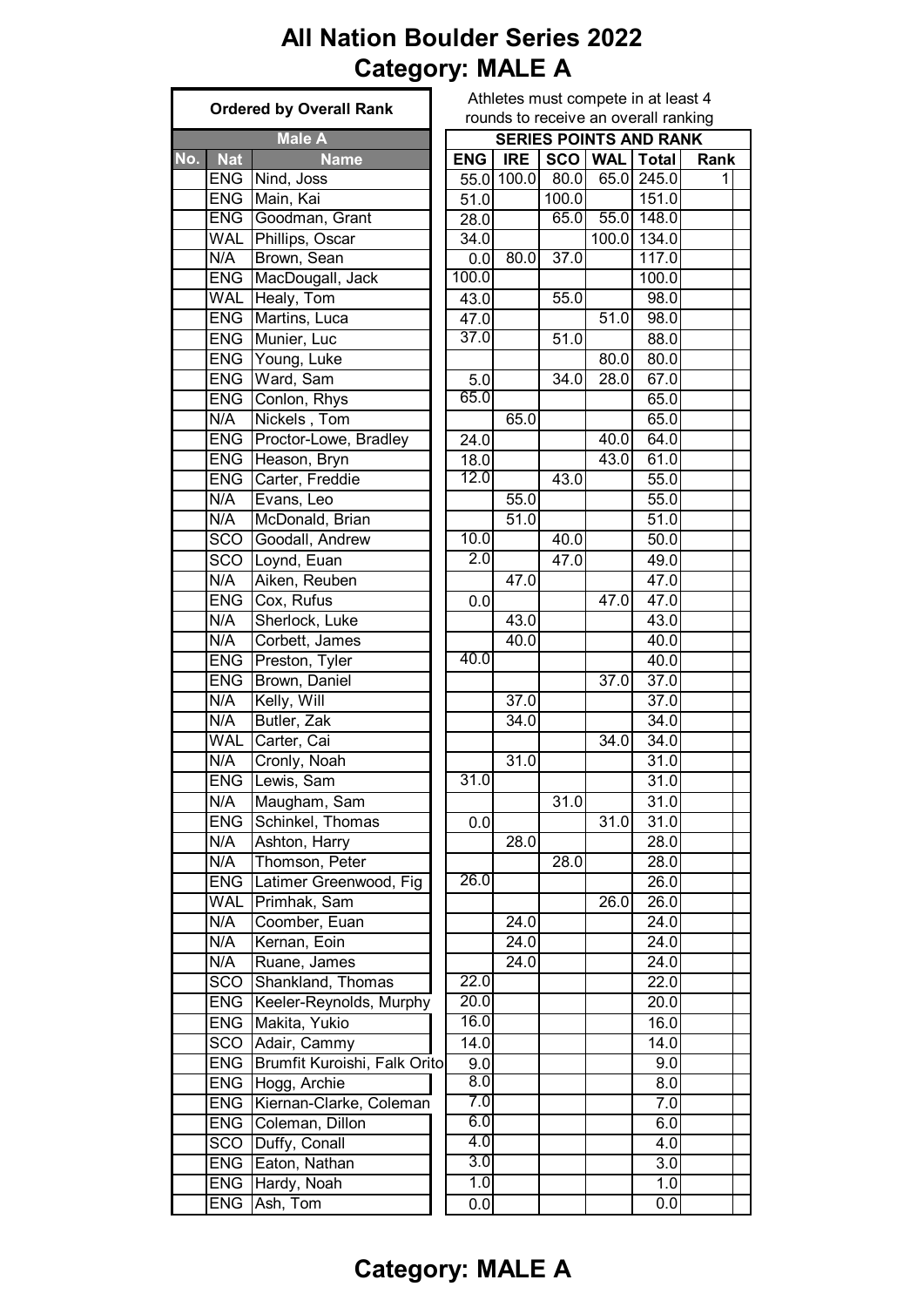# **All Nation Boulder Series 2022 Category: MALE A**

|     | <b>Ordered by Overall Rank</b> |                        |  |  |  |  |  |
|-----|--------------------------------|------------------------|--|--|--|--|--|
|     | <b>Male A</b>                  |                        |  |  |  |  |  |
| No. | <b>Nat</b>                     | <b>Name</b>            |  |  |  |  |  |
|     | ENG                            | Cameron, Rex           |  |  |  |  |  |
|     | <b>ENG</b>                     | Cassani, Theo          |  |  |  |  |  |
|     | <b>ENG</b>                     | Crowther, Jake         |  |  |  |  |  |
|     | <b>ENG</b>                     | Davies, Gus            |  |  |  |  |  |
|     | <b>ENG</b>                     | Garrett-Cox, Guy       |  |  |  |  |  |
|     | ENG                            | Grossmann, Christopher |  |  |  |  |  |
|     | <b>ENG</b>                     | Josh, Krishnan         |  |  |  |  |  |
|     | ENG                            | Lewis, Rhys            |  |  |  |  |  |
|     | <b>ENG</b>                     | Morris-Ridout, Noah    |  |  |  |  |  |
|     | <b>ENG</b>                     | Noor, Zain             |  |  |  |  |  |
|     | <b>ENG</b>                     | Poppleton, Cole        |  |  |  |  |  |
|     | <b>ENG</b>                     | Spencer, Aaron         |  |  |  |  |  |
|     | <b>ENG</b>                     | Taylor, Zack           |  |  |  |  |  |
|     | <b>ENG</b>                     | Woods, Evan            |  |  |  |  |  |

Athletes must compete in at least 4 rounds to receive an overall ranking

|     |            | <b>Male A</b>          |            | <b>SERIES POINTS AND RANK</b> |  |                |              |      |  |
|-----|------------|------------------------|------------|-------------------------------|--|----------------|--------------|------|--|
| No. | <b>Nat</b> | <b>Name</b>            | <b>ENG</b> | <b>IRE</b>                    |  | <b>SCO WAL</b> | <b>Total</b> | Rank |  |
|     | <b>ENG</b> | Cameron, Rex           | 0.0        |                               |  |                | 0.0          |      |  |
|     | <b>ENG</b> | Cassani, Theo          | 0.0        |                               |  |                | 0.0          |      |  |
|     | <b>ENG</b> | Crowther, Jake         | 0.0        |                               |  |                | 0.0          |      |  |
|     | <b>ENG</b> | Davies, Gus            | 0.0        |                               |  |                | 0.0          |      |  |
|     | <b>ENG</b> | Garrett-Cox, Guy       | 0.0        |                               |  |                | 0.0          |      |  |
|     | <b>ENG</b> | Grossmann, Christopher | 0.0        |                               |  |                | 0.0          |      |  |
|     | <b>ENG</b> | Josh, Krishnan         | 0.0        |                               |  |                | 0.0          |      |  |
|     | <b>ENG</b> | Lewis, Rhys            | 0.0        |                               |  |                | 0.0          |      |  |
|     | <b>ENG</b> | Morris-Ridout, Noah    | 0.0        |                               |  |                | 0.0          |      |  |
|     | <b>ENG</b> | Noor, Zain             | 0.0        |                               |  |                | 0.0          |      |  |
|     | <b>ENG</b> | Poppleton, Cole        | 0.0        |                               |  |                | 0.0          |      |  |
|     | <b>ENG</b> | Spencer, Aaron         | 0.0        |                               |  |                | 0.0          |      |  |
|     | <b>ENG</b> | Taylor, Zack           | 0.0        |                               |  |                | 0.0          |      |  |
|     | <b>ENG</b> | Woods, Evan            | 0.0        |                               |  |                | 0.0          |      |  |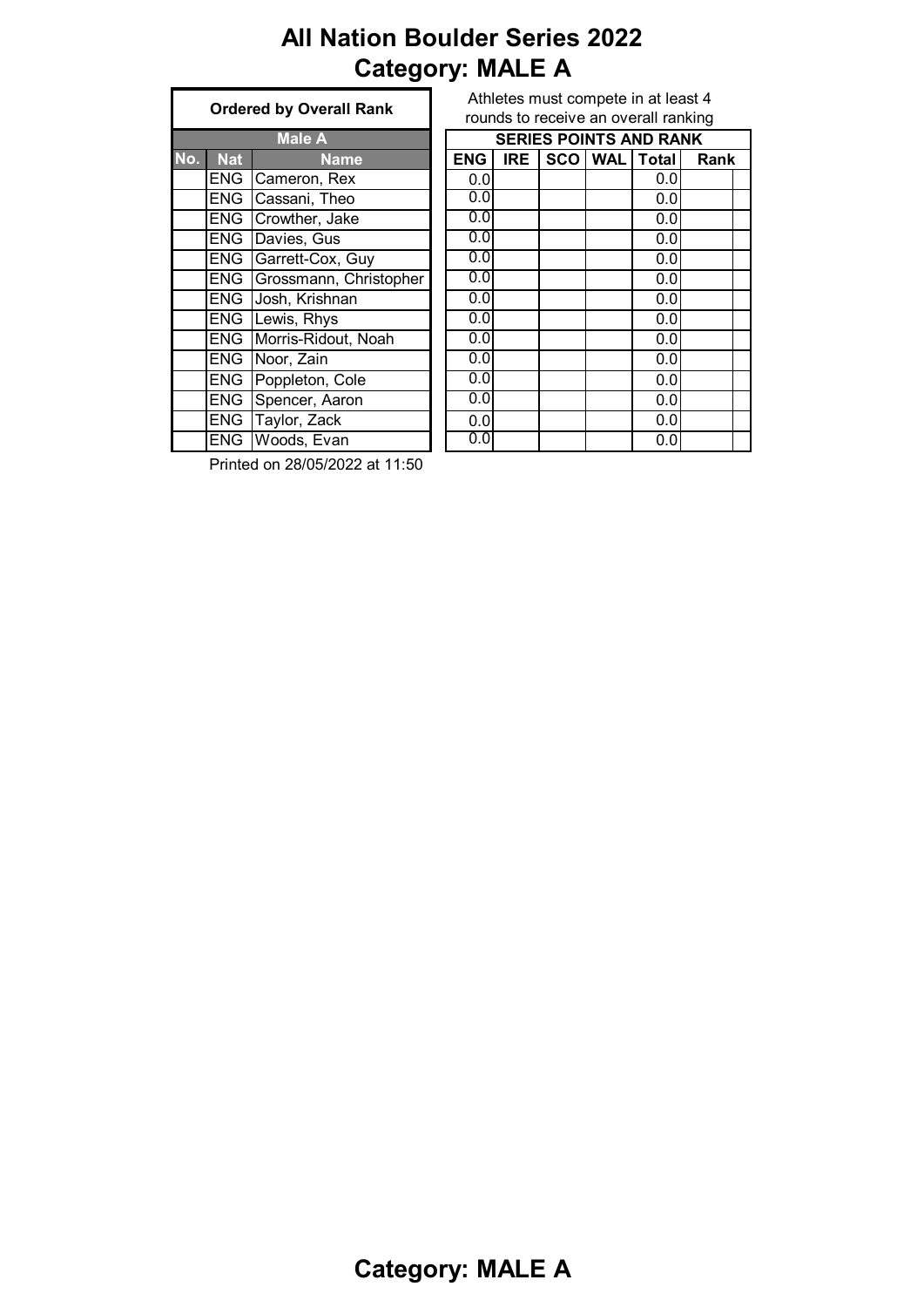#### **All Nation Boulder Series 2022 Category: FEMALE SENIOR**

| <b>Ordered by Overall Rank</b> |            |                             | Athletes must compete in at least 4  |            |            |  |      |                               |      |
|--------------------------------|------------|-----------------------------|--------------------------------------|------------|------------|--|------|-------------------------------|------|
|                                |            |                             | rounds to receive an overall ranking |            |            |  |      |                               |      |
|                                |            | <b>Female Senior</b>        |                                      |            |            |  |      | <b>SERIES POINTS AND RANK</b> |      |
| No.                            | <b>Nat</b> | <b>Name</b>                 |                                      | <b>ENG</b> | <b>IRE</b> |  |      | <b>WAL</b> Total              | Rank |
|                                |            | WAL Peetermans, Zoë         |                                      | 40.0       |            |  |      | 80.0 120.0                    |      |
|                                |            | ENG Lee, Eugenie            |                                      |            |            |  |      | 100.0 100.0                   |      |
|                                |            | <b>ENG</b> Toothill, Holly  |                                      | 100.0      |            |  |      | 100.0                         |      |
|                                | N/A        | Watterson, Victoria         |                                      |            | 100.0      |  |      | 100.0                         |      |
|                                | N/A        | Casey, Robin                |                                      |            | 80.0       |  |      | 80.0                          |      |
|                                | <b>ENG</b> | McNeice, Erin               |                                      | 80.0       |            |  |      | 80.0                          |      |
|                                | <b>ENG</b> | Moran, Carmel               |                                      | 28.0       |            |  | 43.0 | 71.0                          |      |
|                                | <b>ENG</b> | Rawlins, Connie             |                                      | 16.0       |            |  | 55.0 | 71.0                          |      |
|                                | <b>SCO</b> | Flockhart, Louise           |                                      | 65.0       |            |  |      | 65.0                          |      |
|                                | N/A        | McGarry, Jessica            |                                      |            | 65.0       |  |      | 65.0                          |      |
|                                | <b>ENG</b> | Thompson, Isla              |                                      |            |            |  | 65.0 | 65.0                          |      |
|                                | <b>ENG</b> | Sheppard, Harriet           |                                      | 24.0       |            |  | 40.0 | 64.0                          |      |
|                                | N/A        | Burns, Amber                |                                      |            | 55.0       |  |      | 55.0                          |      |
|                                | <b>ENG</b> | Robinson Lee, Eugenie       |                                      | 55.0       |            |  |      | 55.0                          |      |
|                                | N/A        | Nic Giolla Riogh, Aoibheann |                                      |            | 51.0       |  |      | 51.0                          |      |
|                                |            | WAL Phillips, Emily         |                                      | 51.0       |            |  |      | $\overline{51.0}$             |      |
|                                | <b>ENG</b> | Rattue, Lucy                |                                      |            |            |  | 51.0 | 51.0                          |      |
|                                | <b>ENG</b> | Grainger, Madeleine         |                                      | 12.0       |            |  | 37.0 | 49.0                          |      |
|                                | <b>SCO</b> | Smith, Hannah               |                                      | 47.0       |            |  |      | 47.0                          |      |
|                                | <b>WAL</b> | Willmott, Megan             |                                      |            |            |  | 47.0 | 47.0                          |      |
|                                |            | ENG Wood, Jen               |                                      | 43.0       |            |  |      | 43.0                          |      |
|                                | <b>ENG</b> | Brailsford, Florence        |                                      | 37.0       |            |  |      | 37.0                          |      |
|                                | <b>WAL</b> | Addicott, Nia               |                                      |            |            |  | 34.0 | 34.0                          |      |
|                                | <b>ENG</b> | Reading, Sophie             |                                      | 34.0       |            |  |      | 34.0                          |      |
|                                | <b>ENG</b> | MacDougall, Katherine       |                                      | 31.0       |            |  |      | 31.0                          |      |
|                                | <b>SCO</b> | Doran, Niamh                |                                      | 26.0       |            |  |      | 26.0                          |      |
|                                | <b>ENG</b> | Trenchard, Grace            |                                      | 22.0       |            |  |      | 22.0                          |      |
|                                | <b>ENG</b> | Vasic, Tilly                |                                      | 20.0       |            |  |      | $\overline{20.0}$             |      |
|                                | <b>ENG</b> | Nolan, Jessica              |                                      | 18.0       |            |  |      | 18.0                          |      |
|                                | <b>ENG</b> | Grierson, Minipher          |                                      | 14.0       |            |  |      | 14.0                          |      |
|                                | <b>ENG</b> | Evans, Olivia               |                                      | 9.5        |            |  |      | 9.5                           |      |
|                                | <b>ENG</b> | Mackenzie, Ellen            |                                      | 9.5        |            |  |      | 9.5                           |      |
|                                | <b>ENG</b> | Culling, Grace              |                                      | 7.5        |            |  |      | 7.5                           |      |
|                                | <b>ENG</b> | Dalgliesh, George           |                                      | 7.5        |            |  |      | 7.5                           |      |

Printed on 28/05/2022 at 11:50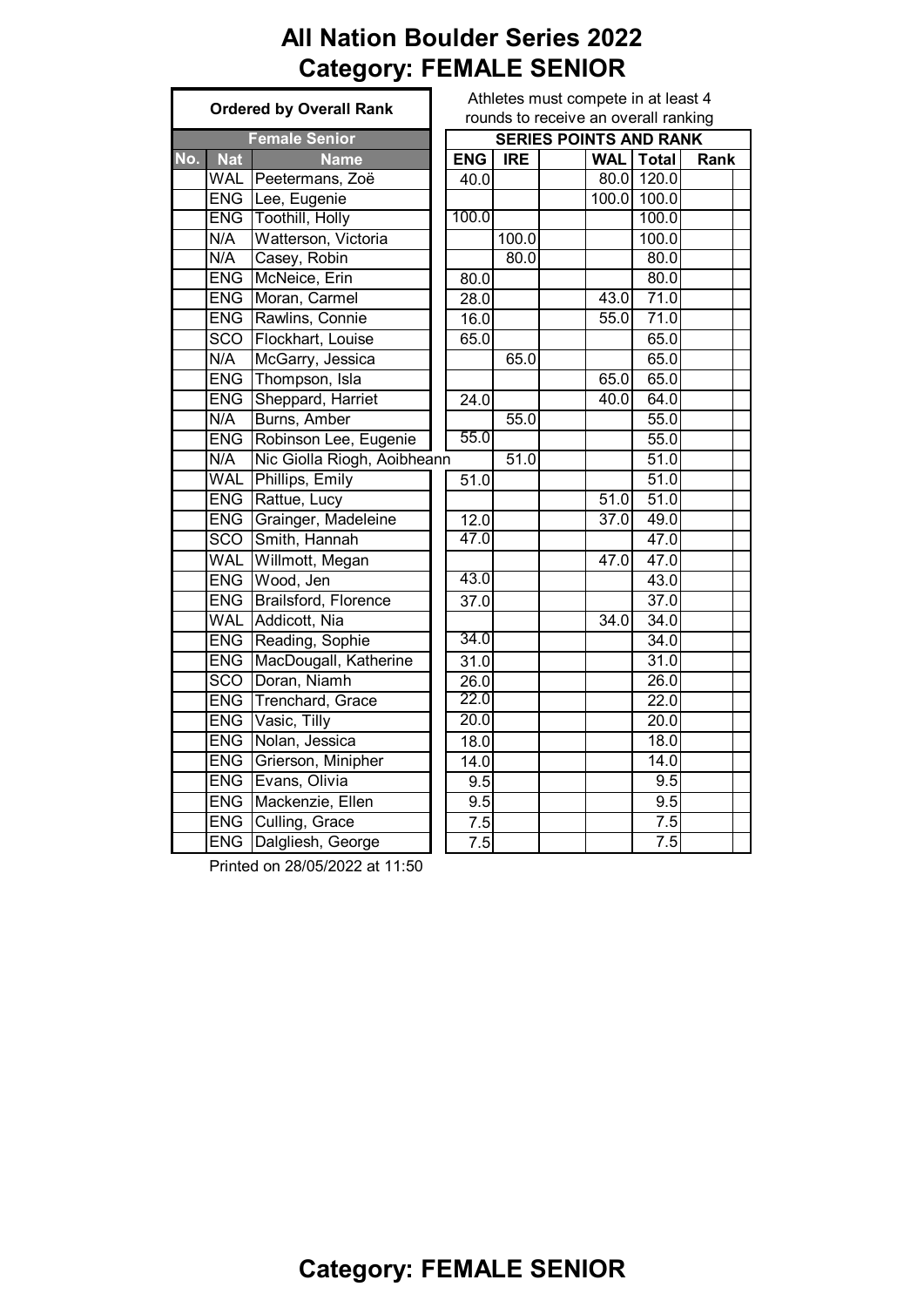# **All Nation Boulder Series 2022 Category: MALE SENIOR**

|                   | <b>Ordered by Overall Rank</b> | Athletes must compete in at least 4  |            |  |                    |                   |      |  |
|-------------------|--------------------------------|--------------------------------------|------------|--|--------------------|-------------------|------|--|
|                   |                                | rounds to receive an overall ranking |            |  |                    |                   |      |  |
|                   | <b>Male Senior</b>             | <b>SERIES POINTS AND RANK</b>        |            |  |                    |                   |      |  |
| No.<br><b>Nat</b> | <b>Name</b>                    | <b>ENG</b>                           | <b>IRE</b> |  |                    | <b>WAL</b> Total  | Rank |  |
|                   | <b>ENG</b> Matthews, Thomas    | 40.0                                 | 31.0       |  |                    | 100.0 171.0       |      |  |
| <b>ENG</b>        | Brown, Zak                     | 22.0                                 |            |  |                    | 80.0 102.0        |      |  |
| <b>ENG</b>        | Milne, Maximillian             | 100.0                                |            |  |                    | 100.0             |      |  |
| N/A               | O'Neill, Michael               |                                      | 100.0      |  |                    | 100.0             |      |  |
| <b>ENG</b>        | Buck, William                  | 24.0                                 |            |  | 65.0               | 89.0              |      |  |
| <b>ENG</b>        | Kothari, Kris                  | 26.0                                 |            |  | 55.0               | 81.0              |      |  |
| <b>ENG</b>        | Roberts, Toby                  | 80.0                                 |            |  |                    | 80.0              |      |  |
| N/A               | Scanlon, Ciaran                |                                      | 80.0       |  |                    | 80.0              |      |  |
| <b>ENG</b>        | Butterworth, Sam               | 65.0                                 |            |  |                    | 65.0              |      |  |
| N/A               | Cummings, Rory                 |                                      | 65.0       |  |                    | 65.0              |      |  |
| <b>ENG</b>        | Cousins, Matt                  | 55.0                                 |            |  |                    | 55.0              |      |  |
| N/A               | O'Connor, Sean                 |                                      | 55.0       |  |                    | 55.0              |      |  |
| <b>ENG</b>        | Patterson, Alexander           | 16.0                                 |            |  | 37.0               | 53.0              |      |  |
| N/A               | Calvert, Saul                  |                                      | 51.0       |  |                    | 51.0              |      |  |
| <b>ENG</b>        | Gowland, Conrad                | 4.0                                  |            |  | $\overline{47}$ .0 | 51.0              |      |  |
|                   |                                |                                      |            |  | 51.0               |                   |      |  |
| <b>ENG</b>        | Kemball Dorey, Solomon         |                                      |            |  |                    | 51.0              |      |  |
| <b>ENG</b>        | Pope, Jim                      | 51.0                                 |            |  |                    | 51.0              |      |  |
| <b>ENG</b>        | Akhtar, Dayan                  | 47.0                                 |            |  |                    | 47.0              |      |  |
| N/A               | Scanlon, Mark                  |                                      | 47.0       |  |                    | 47.0              |      |  |
| N/A               | Murphy, Philip                 |                                      | 43.0       |  |                    | 43.0              |      |  |
| <b>ENG</b>        | Preston, Ben                   | 43.0                                 |            |  |                    | 43.0              |      |  |
| <b>WAL</b>        | Skinner, Leo                   |                                      |            |  | 43.0               | 43.0              |      |  |
| <b>ENG</b>        | Lavender, Sam                  | 7.0                                  |            |  | 34.0               | 41.0              |      |  |
| <b>ENG</b>        | Middleton, Max                 |                                      |            |  | 40.0               | 40.0              |      |  |
| N/A               | Smith, Matthew                 |                                      | 40.0       |  |                    | 40.0              |      |  |
| N/A               | Myles, Tommy                   |                                      | 37.0       |  |                    | 37.0              |      |  |
| <b>ENG</b>        | Walmsley, Joe                  | 37.0                                 |            |  |                    | 37.0              |      |  |
| N/A               | Mawhinney, Andrew              |                                      | 34.0       |  |                    | 34.0              |      |  |
| <b>ENG</b>        | Parkinson, Louis               | 34.0                                 |            |  |                    | 34.0              |      |  |
| <b>ENG</b>        | Dunne, Aiden                   | 31.0                                 |            |  |                    | 31.0              |      |  |
| <b>ENG</b>        | Longbottom, Kem                |                                      |            |  | 31.0               | 31.0              |      |  |
| N/A               | Mcloughlin, Eoin               |                                      | 28.0       |  |                    | $\overline{28.0}$ |      |  |
| <b>WAL</b>        | Phillips, Toby                 |                                      |            |  | 28.0               | 28.0              |      |  |
| <b>SCO</b>        | Smith, Daniel                  | 28.0                                 |            |  |                    | 28.0              |      |  |
| N/A               | McGowan, Max                   |                                      | 26.0       |  |                    | 26.0              |      |  |
| <b>ENG</b>        | Winsor, Daniel                 | 0.0                                  |            |  | 26.0               | 26.0              |      |  |
| N/A               | Stewart, Jamie                 |                                      | 24.0       |  |                    | 24.0              |      |  |
| <b>ENG</b>        | Weedon, Flynn                  |                                      |            |  | 24.0               | 24.0              |      |  |
| <b>ENG</b>        | Bigger, Paul                   | 0.0                                  | 22.0       |  |                    | 22.0              |      |  |
| N/A               | Bourke, Matthew                |                                      | 20.0       |  |                    | 20.0              |      |  |
| <b>ENG</b>        | Xiberras, Joseph               | 20.0                                 |            |  |                    | 20.0              |      |  |
| <b>ENG</b>        | Adams, Sam                     |                                      |            |  | 19.0               | 19.0              |      |  |
| <b>WAL</b>        | Cheung, Kwok Hung              |                                      |            |  | 19.0               | 19.0              |      |  |
| <b>WAL</b>        | Chilcott, Jonathan             |                                      |            |  | 19.0               | 19.0              |      |  |
| <b>ENG</b>        | Underhay, Fred                 |                                      |            |  | 19.0               | 19.0              |      |  |
| N/A               | Gallagher, Andrew              |                                      | 18.0       |  |                    | 18.0              |      |  |
| <b>ENG</b>        | Knightley, Isaac               | 18.0                                 |            |  |                    | 18.0              |      |  |
| N/A               | Hodgen, Alexander              |                                      | 16.0       |  |                    | 16.0              |      |  |
| N/A               | Reid, Richard                  |                                      | 14.0       |  |                    | 14.0              |      |  |
| <b>ENG</b>        | Spencer, Douglas               | 14.0                                 |            |  |                    | 14.0              |      |  |
| N/A               | Coleman, Eoin                  |                                      | 12.0       |  |                    | 12.0              |      |  |

| rounds to receive an overall ranking |                               |  |                   |                   |      |  |  |  |  |
|--------------------------------------|-------------------------------|--|-------------------|-------------------|------|--|--|--|--|
|                                      | <b>SERIES POINTS AND RANK</b> |  |                   |                   |      |  |  |  |  |
| <b>ENG</b>                           | <b>IRE</b>                    |  | <b>WAL</b>        | <b>Total</b>      | Rank |  |  |  |  |
| 40.0                                 | 31.0                          |  | 100.0             | 171.0             |      |  |  |  |  |
| 22.0                                 |                               |  | 80.0              | 102.0             |      |  |  |  |  |
| 100.0                                |                               |  |                   | 100.0             |      |  |  |  |  |
|                                      | 100.0                         |  |                   | 100.0             |      |  |  |  |  |
| 24.0                                 |                               |  | 65.0              | 89.0              |      |  |  |  |  |
| 26.0                                 |                               |  | $\overline{55.0}$ | 81.0              |      |  |  |  |  |
| 80.0                                 |                               |  |                   | 80.0              |      |  |  |  |  |
|                                      | 80.0                          |  |                   | 80.0              |      |  |  |  |  |
| 65.0                                 |                               |  |                   | 65.0              |      |  |  |  |  |
|                                      | 65.0                          |  |                   | 65.0              |      |  |  |  |  |
| 55.0                                 |                               |  |                   | 55.0              |      |  |  |  |  |
|                                      | 55.0                          |  |                   | 55.0              |      |  |  |  |  |
| 16.0                                 |                               |  |                   |                   |      |  |  |  |  |
|                                      |                               |  | 37.0              | 53.0              |      |  |  |  |  |
|                                      | 51.0                          |  |                   | 51.0              |      |  |  |  |  |
| 4.0                                  |                               |  | 47.0              | 51.0              |      |  |  |  |  |
|                                      |                               |  | 51.0              | 51.0              |      |  |  |  |  |
| 51.0                                 |                               |  |                   | 51.0              |      |  |  |  |  |
| 47.0                                 |                               |  |                   | 47.0              |      |  |  |  |  |
|                                      | 47.0                          |  |                   | 47.0              |      |  |  |  |  |
|                                      | 43.0                          |  |                   | 43.0              |      |  |  |  |  |
| 43.0                                 |                               |  |                   | 43.0              |      |  |  |  |  |
|                                      |                               |  | 43.0              | 43.0              |      |  |  |  |  |
| 7.0                                  |                               |  | 34.0              | 41.0              |      |  |  |  |  |
|                                      |                               |  | 40.0              | 40.0              |      |  |  |  |  |
|                                      | 40.0                          |  |                   | 40.0              |      |  |  |  |  |
|                                      | 37.0                          |  |                   | 37.0              |      |  |  |  |  |
| 37.0                                 |                               |  |                   | 37.0              |      |  |  |  |  |
|                                      | 34.0                          |  |                   | 34.0              |      |  |  |  |  |
| 34.0                                 |                               |  |                   |                   |      |  |  |  |  |
|                                      |                               |  |                   | 34.0              |      |  |  |  |  |
| 31.0                                 |                               |  |                   | 31.0              |      |  |  |  |  |
|                                      |                               |  | 31.0              | 31.0              |      |  |  |  |  |
|                                      | $\overline{28.0}$             |  |                   | 28.0              |      |  |  |  |  |
|                                      |                               |  | 28.0              | 28.0              |      |  |  |  |  |
| 28.0                                 |                               |  |                   | $\overline{28.0}$ |      |  |  |  |  |
|                                      | 26.0                          |  |                   | 26.0              |      |  |  |  |  |
| 0.0                                  |                               |  | 26.0              | 26.0              |      |  |  |  |  |
|                                      | 24.0                          |  |                   | 24.0              |      |  |  |  |  |
|                                      |                               |  | 24.0              | 24.0              |      |  |  |  |  |
| 0.0                                  | $\overline{22.0}$             |  |                   | $\overline{22}.0$ |      |  |  |  |  |
|                                      | 20.0                          |  |                   | 20.0              |      |  |  |  |  |
| 20.0                                 |                               |  |                   | 20.0              |      |  |  |  |  |
|                                      |                               |  | 19.0              | 19.0              |      |  |  |  |  |
|                                      |                               |  | 19.0              | 19.0              |      |  |  |  |  |
|                                      |                               |  | $\overline{19.0}$ | 19.0              |      |  |  |  |  |
|                                      |                               |  | 19.0              | 19.0              |      |  |  |  |  |
|                                      | 18.0                          |  |                   | $\overline{18.0}$ |      |  |  |  |  |
| 18.0                                 |                               |  |                   | 18.0              |      |  |  |  |  |
|                                      | 16.0                          |  |                   | 16.0              |      |  |  |  |  |
|                                      | 14.0                          |  |                   | 14.0              |      |  |  |  |  |
| 14.0                                 |                               |  |                   | 14.0              |      |  |  |  |  |
|                                      | 12.0                          |  |                   | 12.0              |      |  |  |  |  |

# **Category: MALE SENIOR**